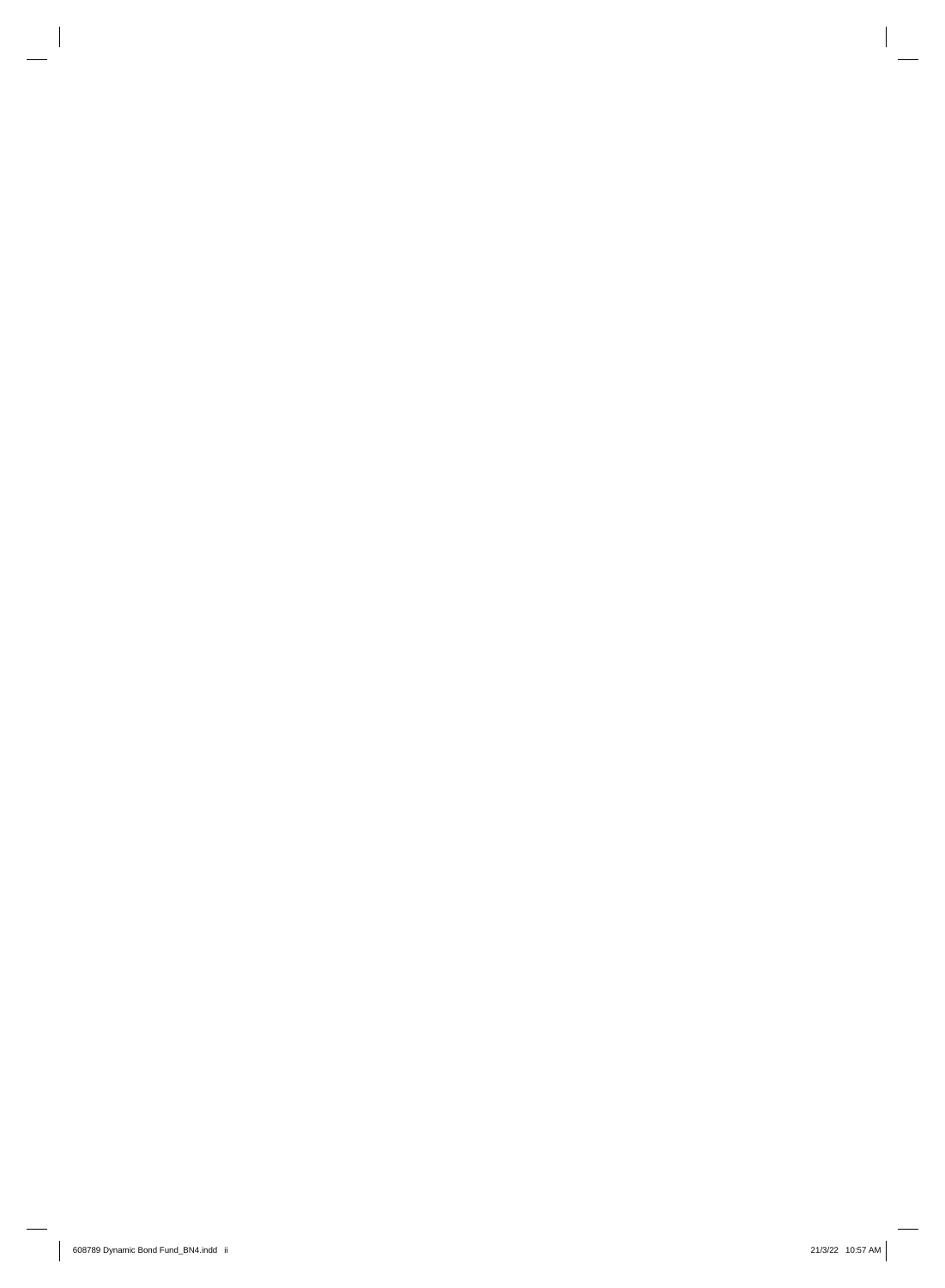# **MANAGERS**

Nikko Asset Management Asia Limited 12 Marina View, #18-02 Asia Square Tower 2, Singapore 018961 Company Registration No. 198202562H

# **DIRECTORS**

Kiyotaka Ryu Seet Oon Hui Eleanor Hiroki Tsujimura

# **TRUSTEE & REGISTRAR**

BNP Paribas Trust Services Singapore Limited 20 Collyer Quay, #01-01 Singapore 049319

#### **AUDITORS**

PricewaterhouseCoopers LLP 7 Straits View, Marina One, East Tower, Level 12, Singapore 018936

# **CUSTODIAN**

BNP Paribas Securities Services, operating through its Singapore Branch 20 Collyer Quay, #01-01 Singapore 049319

This report is also available on our website (www.nikkoam.com.sg)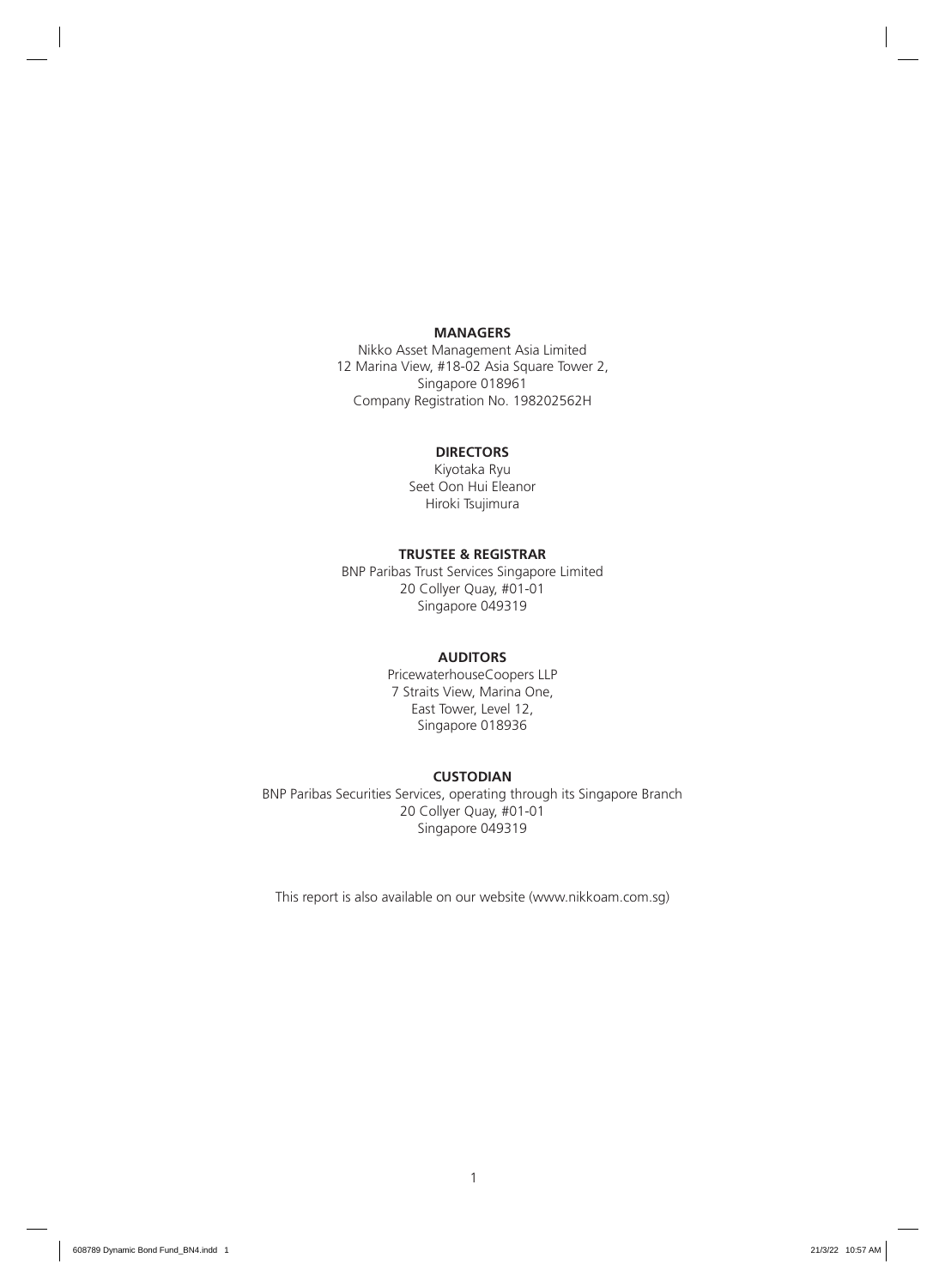#### **PERFORMANCE SUMMARY**

| Returns (%)                                    | 3 Mth   | $6$ Mth $\vert$ | 1 Yr | 3Yr | 5Yr | <b>10 Yr</b> | Since<br>Inception |
|------------------------------------------------|---------|-----------------|------|-----|-----|--------------|--------------------|
| Nikko AM Dynamic Bond Fund<br>SGD Hedged Class | $-0.17$ | 0.66            | N/A  | N/A | N/A | N/A          | 1 7 7              |

Source: Nikko Asset Management Asia Limited. Returns as at 31 December 2021. Returns are calculated on a NAV-NAV basis, SGD, and based on the assumption that all dividends and distributions are reinvested, if any. Returns for period in excess of 1 year are annualised. Past performance is not indicative of future performance.

| Returns (%)                                    | $3$ Mth $\vert$ | 6 Mth L | 1 Yr | 3 Yr | 5 Yr | <b>10 Yr</b> | Since<br>Inception |
|------------------------------------------------|-----------------|---------|------|------|------|--------------|--------------------|
| Nikko AM Dynamic Bond Fund<br>SGD Hedged Class | $-5.16$         | $-4.37$ | N/A  | N/A  | N/A  | N/A          | $-3.32$            |

Source: Nikko Asset Management Asia Limited. Returns as at 31 December 2021. Returns are calculated on a NAV-NAV basis, SGD, and based on the assumption that all dividends and distributions are reinvested, if any, and take into account of maximum initial sales charge and a realisation charge, currently nil, as and where applicable. Returns for period in excess of 1 year are annualised. Past performance is not indicative of future performance.

| Returns (%)                                    | $3$ Mth $\vert$ | 6 Mth | 1Yr | $3Yr$ | 5 Yr | 10 Yr | Since<br>Inception |
|------------------------------------------------|-----------------|-------|-----|-------|------|-------|--------------------|
| Nikko AM Dynamic Bond Fund<br>USD Hedged Class | $-0.17$         | 0.45  | N/A | N/A   | N/A  | N/A   | 1.36               |

Source: Nikko Asset Management Asia Limited. Returns as at 31 December 2021. Returns are calculated on a NAV-NAV basis, USD, and based on the assumption that all dividends and distributions are reinvested, if any. Returns for period in excess of 1 year are annualised. Past performance is not indicative of future performance.

| Returns (%)                                    | 3 Mth   | 6 Mth   | 1 Yr | 3Yr | 5 Yr | <b>10 Yr</b> | <b>Since</b><br><i>Inception</i> |
|------------------------------------------------|---------|---------|------|-----|------|--------------|----------------------------------|
| Nikko AM Dynamic Bond Fund<br>USD Hedged Class | $-5.16$ | $-4.57$ | N/A  | N/A | N/A  | N/A          | $-3.71$                          |

Source: Nikko Asset Management Asia Limited. Returns as at 31 December 2021. Returns are calculated on a NAV-NAV basis, USD, and based on the assumption that all dividends and distributions are reinvested, if any, and take into account of maximum initial sales charge and a realisation charge, currently nil, as and where applicable. Returns for period in excess of 1 year are annualised. Past performance is not indicative of future performance.

# **Inception date: 12 April 2021**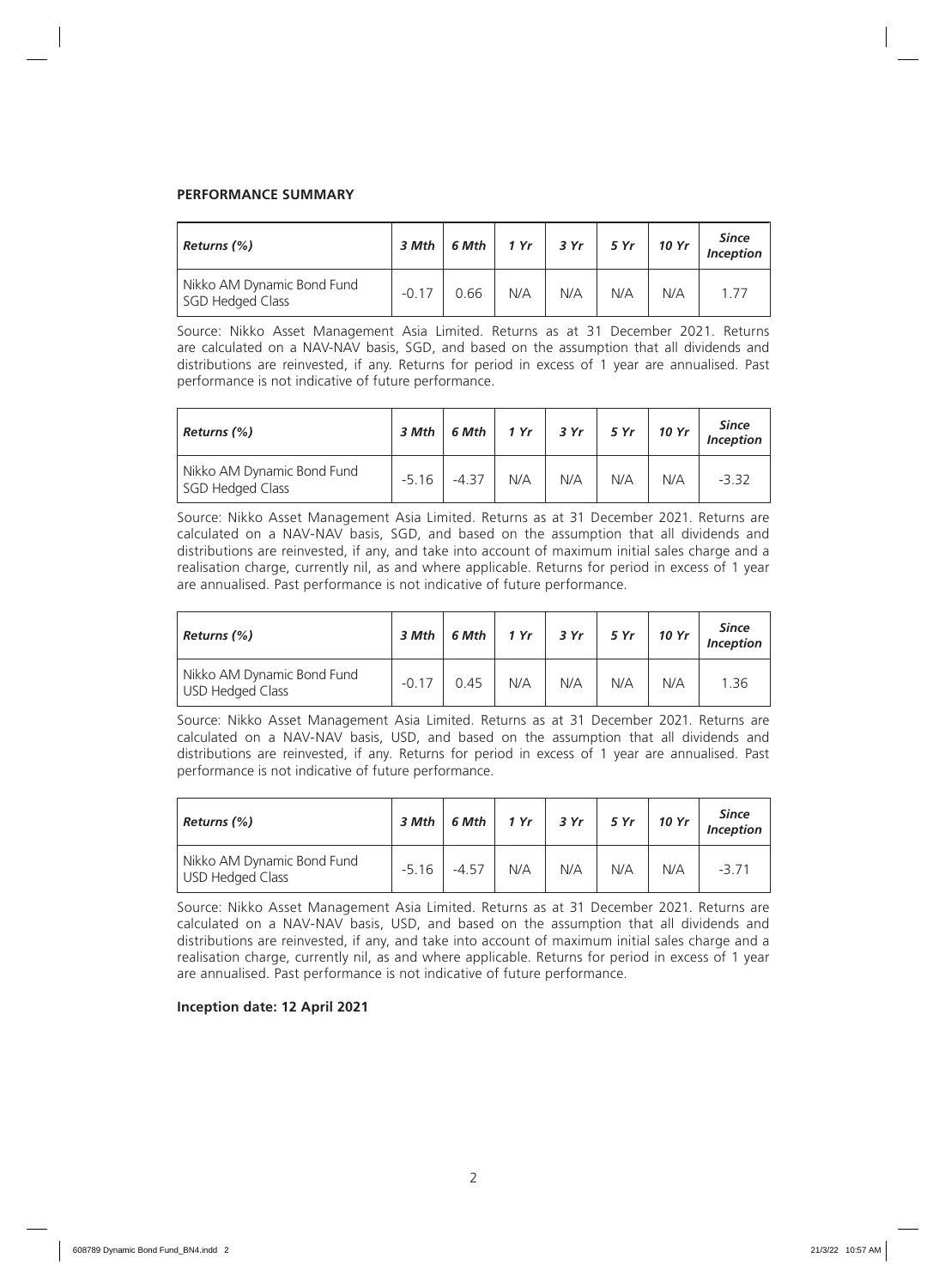# **Portfolio Review**

#### *The Fund edged higher in the review period*

The Nikko AM Dynamic Bond Fund (the "Fund") posted a return of 1.77% (in SGD terms, on a NAV-NAV basis) from the period since inception to 31 December 2021.

#### **Market Review**

The performance of global bond and stock markets in 2021 stood in sharp contrast to the turbulence witnessed in 2020, as the invention of vaccines to contain the spread of coronavirus acted as a balm to the wounded economy. US 10-year Treasury yields climbed from all-time lows touched in August 2020, while global stocks climbed steadily. The recovery was also aided by the continuation of stimulus measures by central banks and governments. A semblance of normality returned to the markets as the prolonged period of lockdowns eased, helping resumption of economic activity once again. The renewed demand in the major economic regions of the world led to higher inflation, caused by supply bottlenecks, even as growth stagnated.

As the world began to emerge from the pandemic in the first quarter of 2021, developed market bond yields started moving higher. Bullish sentiment about economic growth later in the year was boosted by significant fiscal stimulus from the Biden administration. Despite a 0.67% increase in US 10-year Treasury yields in February and March, equity markets remained unnerved. The second quarter proved to be a reality check on many aspects. If the reflation story and expectations of strong economic recovery dragged yields higher in the previous quarter, the April-June quarter saw the emergence of fresh strains of virus that were considered highly contagious. This created uncertainty and cast a shadow on the growth outlook. The third quarter was a mixed bag as concerns over the new variant combined with the re-emergence of the reflation theme. Economies struggled with supply chain bottlenecks and difficulties in obtaining goods and raw materials, creating as much a drag on growth as an inflationary impulse.

At the beginning of the fourth quarter, the expectation was that data prints may show high levels of infl ation for some time, driven by supply bottlenecks caused by COVID-19. Break-evens and government bond yields continued to rise in the early part of October, with the US 10-year yield reaching a high of 1.7%. But it proved difficult for the market to sustain higher levels of interest rates, and at the end of the month the snapback in break-evens and yields was quick, accelerated by stretched levels of short positioning. That was followed by a risk-off month in November, marked by wider credit spreads and lower government bond yields. The emergence of Omicron toward the end of November exacerbated the widening. Even before news of the new variant rocked markets, inflation and growth expectations were declining, spurred by concerns of accelerated US Federal Reserve (Fed) tapering later in the year. While fears around the severity of Omicron subsided in December, expectations of accelerated tightening of Fed policy were still dampened in part by the new variant at the December meeting. As a result, we saw strong performance from risk assets and a move higher in developed market government bond yields. High yield spreads dropped back below 300 basis points (bps), and the asset class returned 1.7% in December, capping a year where high yield returned over 5% (and investment grade lost around 1%). Inflation expectations also rose, keeping real rates deeply negative. In FX the US dollar was slightly weaker against the euro, but broadly flat overall. Energy prices retraced most, but not quite all, of their November losses.

# **Market Outlook & Strategy**

We continue to think inflation is transitory and expect it to subside as supply chain bottlenecks ease and people return to work. For example, recent purchasing managers indices from the US appear to be showing early signs of price pressure easing and bottlenecks diminishing. While new variants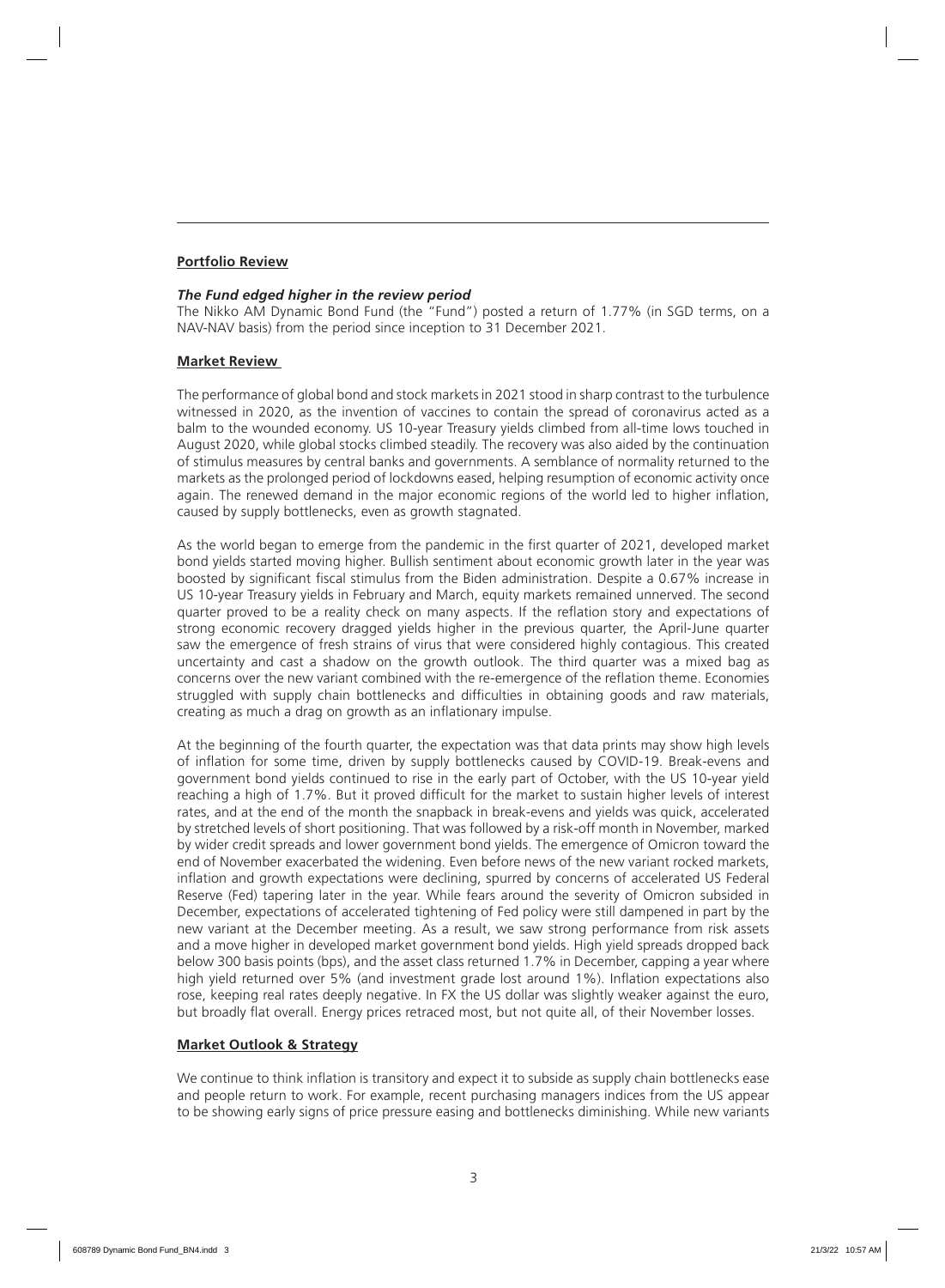and the longevity of the pandemic have sustained inflationary forces for longer than we expected, the fact remains these are transitory forces that will subside in time. Omicron has the potential to cause another delay in inflation normalisation, but as it becomes increasingly clear that this variant is less severe than others, it is likely to be a short delay. Furthermore, governments around the world appear to be somewhat reluctant to impose the kind of lockdowns we saw in 2020. We are already seeing encouraging signs that US auto manufacturing is no longer experiencing chip shortages, and Asian semiconductor production is back to normal levels, and we think this pattern will continue.

We also continue to see economic headwinds in 2022. We expect the Christmas splurge to be the last phase of a sugar-driven retail boom that has been sustained by reopening, stimulus cheques and loose policy but is now almost extinguished thanks to durable asset saturation and the effects of short-term inflation. The ability of the US government to keep writing cheques to keep the boom going is limited: if Biden is having enormous difficulty getting his watered-down build back better plan through a majority government now, how can he expect to achieve anything when he loses one or even both of the House and Senate in November 2022?

At the same time, central banks are tightening policy just as rates of growth slow down; the US is building up its treasury general account, which is equivalent to a significant phase of quantitative tightening; and after December's moves, risk assets are looking expensive. All this points to a more uncertain picture in 2022 and supports our cautious bias within high yield, and our continued long duration positioning.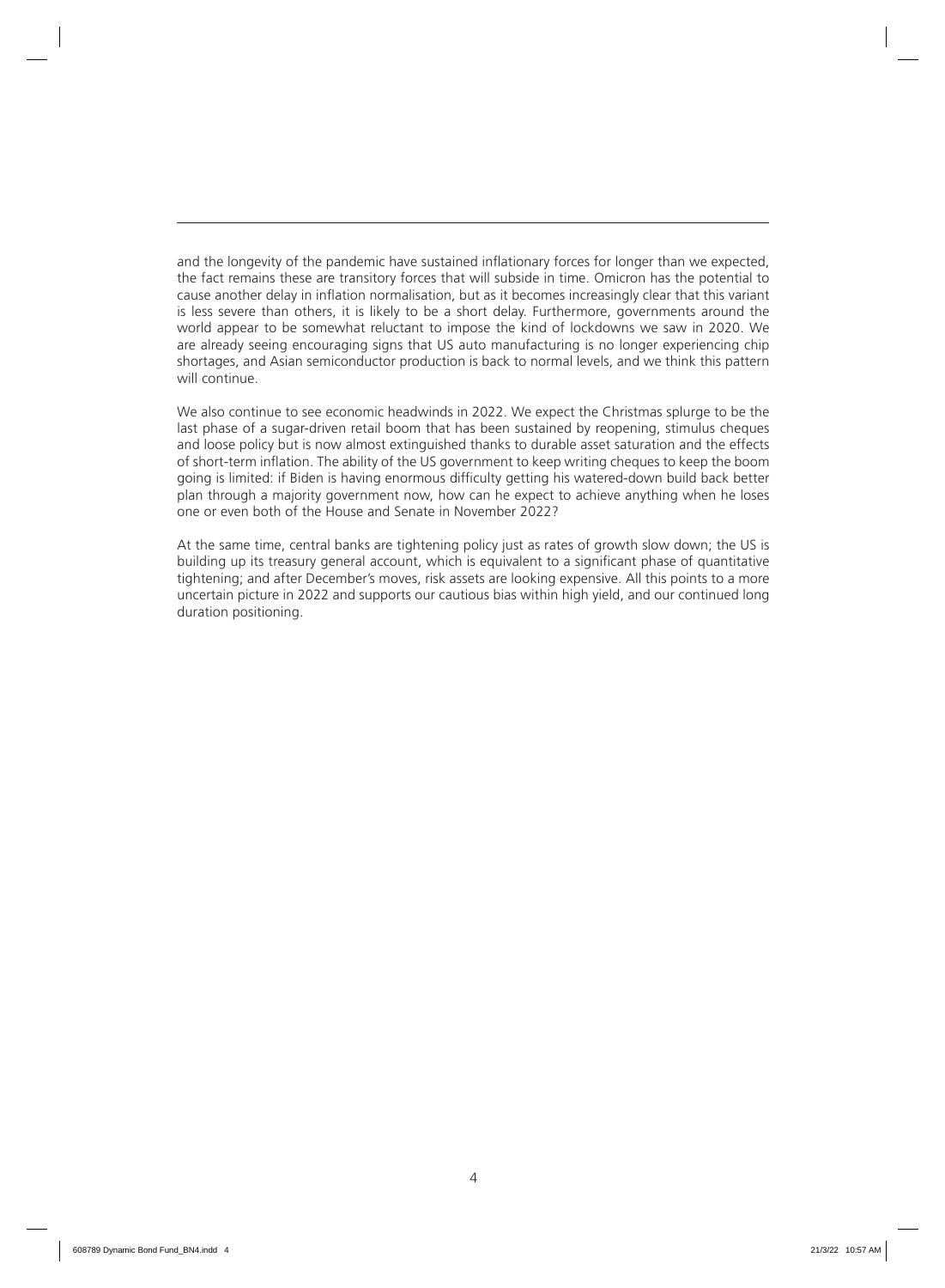This document is purely for informational purposes only with no consideration given to the specific investment objective, financial situation and particular needs of any specific person. It should not be relied upon as financial advice. Any securities mentioned herein are for illustration purposes only and should not be construed as a recommendation for investment. **You should seek advice from a**  financial adviser before making any investment. In the event that you choose not to do **so, you should consider whether the investment selected is suitable for you.** Investments in funds are not deposits in, obligations of, or guaranteed or insured by Nikko Asset Management Asia Limited ("Nikko AM Asia").

**Past performance or any prediction, projection or forecast is not indicative of future**  performance. The Fund or any underlying fund may use or invest in financial derivative **instruments.** The value of units and income from them may fall or rise. Investments in the Fund are subject to investment risks, including the possible loss of principal amount invested. You should read the relevant prospectus (including the risk warnings) and product highlights sheet of the Fund, which are available and may be obtained from appointed distributors of Nikko AM Asia or our website (www.nikkoam.com.sg) before deciding whether to invest in the Fund.

The information contained herein may not be copied, reproduced or redistributed without the express consent of Nikko AM Asia. While reasonable care has been taken to ensure the accuracy of the information as at the date of publication, Nikko AM Asia does not give any warranty or representation, either express or implied, and expressly disclaims liability for any errors or omissions. Information may be subject to change without notice. Nikko AM Asia accepts no liability for any loss, indirect or consequential damages, arising from any use of or reliance on this document.

# **For Hong Kong Investors**

The Fund may be offered to professional investors in Hong Kong. Hong Kong investors should note that the contents of this document have not been reviewed by any regulatory authority in Hong Kong and are advised to exercise caution in relation to the offer. If you are in any doubt about any of the contents of this document, you should obtain independent professional advice.

Nikko Asset Management Asia Limited. Registration Number 198202562H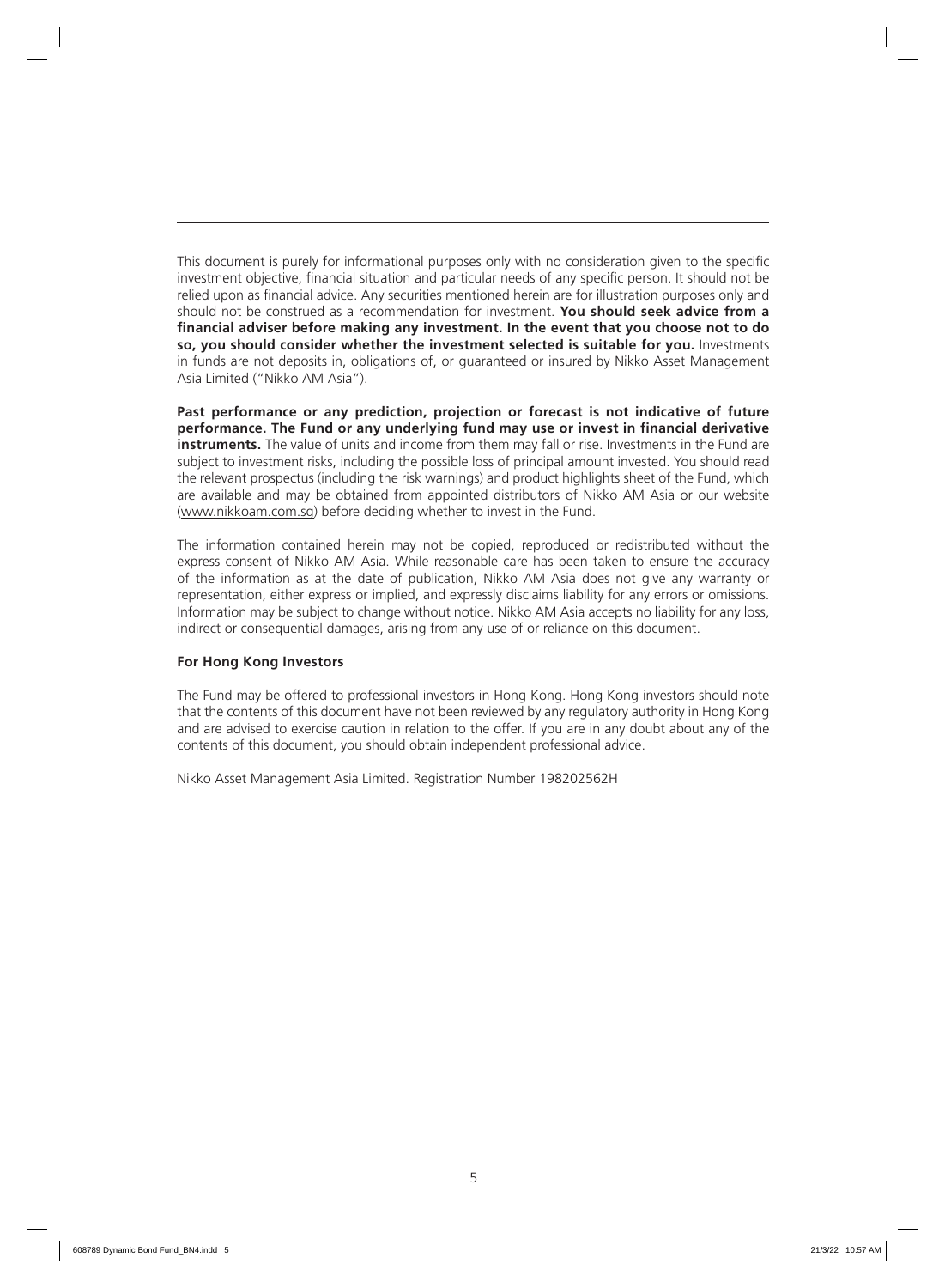*(Constituted under a Trust Deed registered in the Republic of Singapore)* 

# **REPORT OF THE TRUSTEE**

*For the financial period from 4 February 2021 (date of constitution) to 31 December 2021* 

The Trustee is under a duty to take into custody and hold the assets of Nikko AM Dynamic Bond Fund (the "Fund") in trust for the unitholders. In accordance with the Securities and Futures Act 2001, its subsidiary legislation and the Code on Collective Investment Schemes, the Trustee shall monitor the activities of the Manager for compliance with the limitations imposed on the investment and borrowing powers as set out in the Trust Deed in each annual accounting year and report thereon to unitholders in an annual report.

To the best knowledge of the Trustee, the Manager has, in all material respects, managed the Fund during the financial period covered by these financial statements, set out on pages 11 to 30, in accordance with the limitations imposed on the investment and borrowing powers set out in the Trust Deed.

For and on behalf of the Trustee BNP Paribas Trust Services Singapore Limited

Authorised signatory 29 March 2022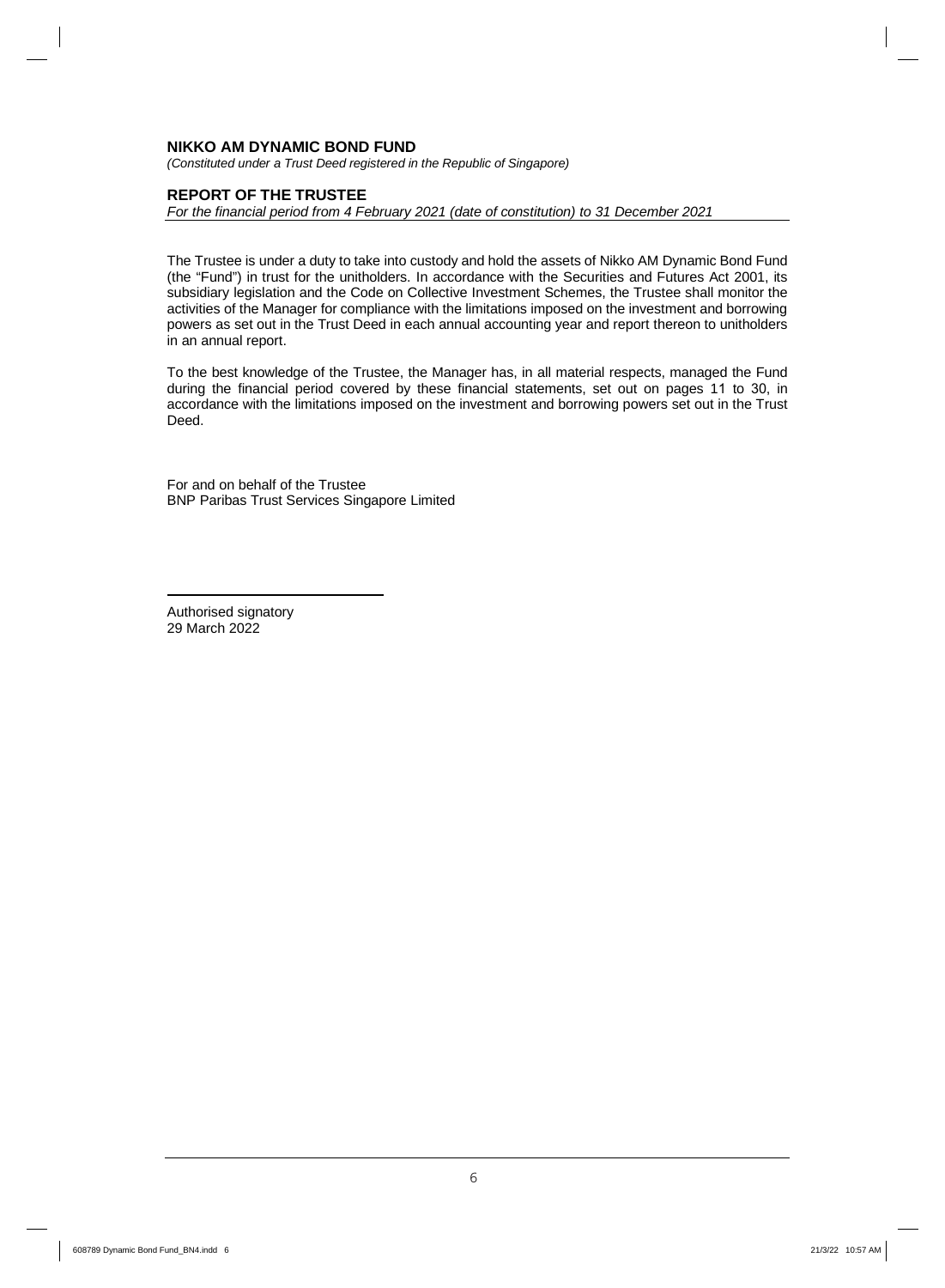*(Constituted under a Trust Deed registered in the Republic of Singapore)* 

# **STATEMENT BY THE MANAGER**

*For the financial period from 4 February 2021 (date of constitution) to 31 December 2021* 

In the opinion of Nikko Asset Management Asia Limited, the accompanying financial statements set out on pages 11 to 30, comprising the Statement of Total Return, Statement of Financial Position, Statement of Movements of Unitholders' Funds, Statement of Portfolio and Notes to the Financial Statements are drawn up so as to present fairly, in all material respects, the financial position and the portfolio holdings of Nikko AM Dynamic Bond Fund (the "Fund") as at 31 December 2021, and the financial performance and movements in unitholders' funds for the financial period from 4 February 2021 (date of constitution) to 31 December 2021 in accordance with the recommendations of Statement of Recommended Accounting Practice 7 "Reporting Framework for Investment Funds" issued by the Institute of Singapore Chartered Accountants. At the date of this statement, there are reasonable grounds to believe that the Fund will be able to meet its financial obligations as and when they materialise.

For and on behalf of the Manager Nikko Asset Management Asia Limited

Authorised signatory 29 March 2022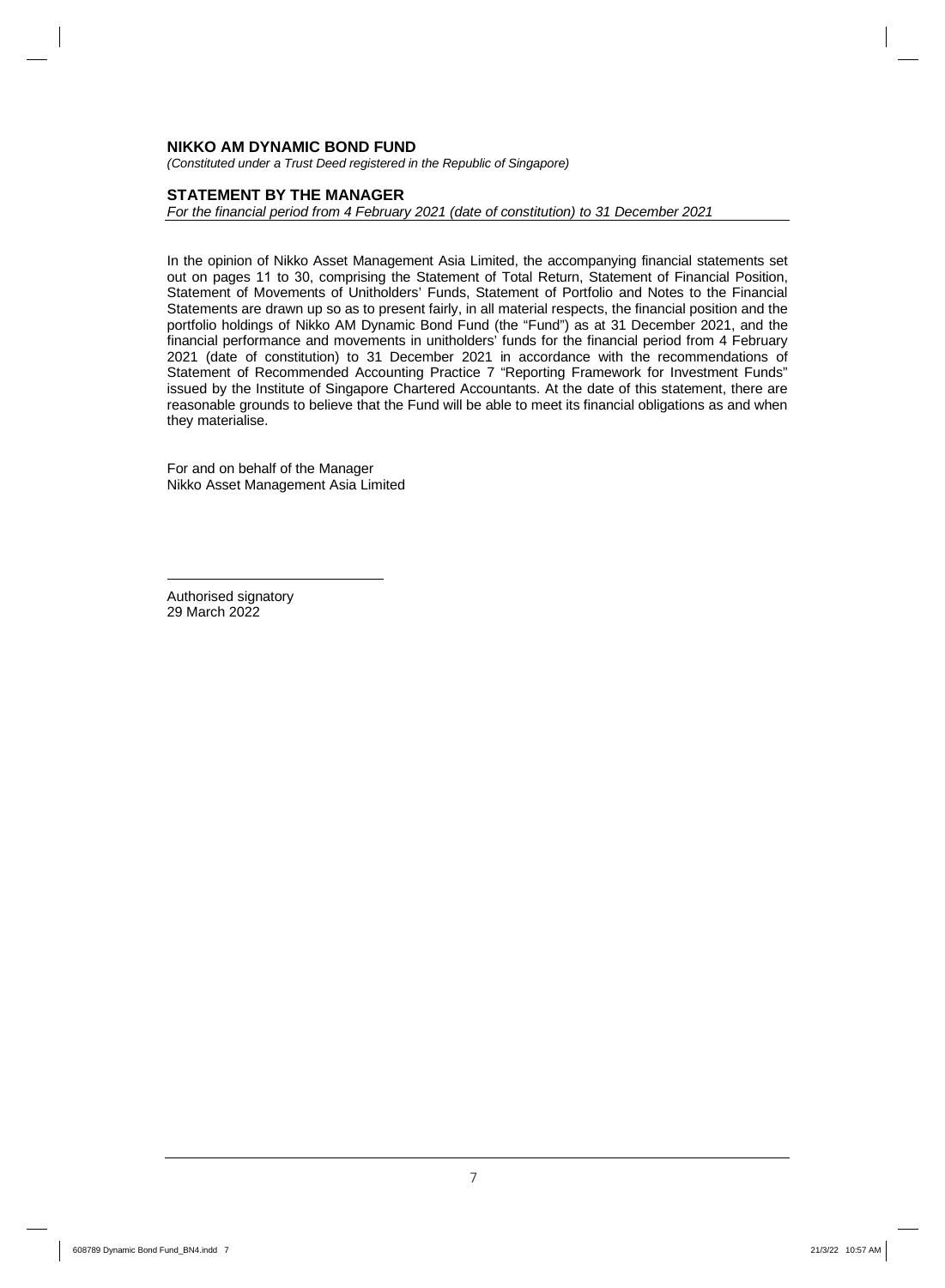# **INDEPENDENT AUDITOR'S REPORT TO THE UNITHOLDERS OF NIKKO AM DYNAMIC BOND FUND**

*(Constituted under a Trust Deed registered in the Republic of Singapore)* 

# **Our Opinion**

In our opinion, the accompanying financial statements of Nikko AM Dynamic Bond Fund (the "Fund"), are properly drawn up in accordance with the recommendations of Statement of Recommended Accounting Practice 7 "Reporting Framework for Investment Funds" issued by the Institute of Singapore Chartered Accountants, so as to present fairly, in all material respects, the financial position and portfolio holdings of the Fund as at 31 December 2021, and the financial performance and movements of unitholders' funds for the financial period ended on that date.

#### *What we have audited*

The financial statements of the Fund comprise:

- the Statement of Total Return for the financial period from 4 February 2021 (date of constitution) to 31 December 2021;
- the Statement of Financial Position as at 31 December 2021;
- x the Statement of Movements of Unitholders' Funds for the financial period from 4 February 2021 (date of constitution) to 31 December 2021;
- the Statement of Portfolio as at 31 December 2021; and
- the notes to the financial statements, including a summary of significant accounting policies.

#### **Basis for Opinion**

We conducted our audit in accordance with Singapore Standards on Auditing ("SSAs"). Our responsibilities under those standards are further described in the Auditor's Responsibilities for the Audit of the Financial Statements section of our report.

We believe that the audit evidence we have obtained is sufficient and appropriate to provide a basis for our audit opinion.

#### *Independence*

We are independent of the Fund in accordance with the Accounting and Corporate Regulatory Authority Code of Professional Conduct and Ethics for Public Accountants and Accounting Entities ("ACRA Code") together with the ethical requirements that are relevant to our audit of the financial statements in Singapore, and we have fulfilled our other ethical responsibilities in accordance with these requirements and the ACRA Code.

#### **Other Information**

The Fund's Manager (the "Manager") is responsible for the other information. The other information comprises all sections of the annual report but does not include the financial statements and our auditor's report thereon.

Our opinion on the financial statements does not cover the other information and we do not express any form of assurance conclusion thereon.

In connection with our audit of the financial statements, our responsibility is to read the other information and, in doing so, consider whether the other information is materially inconsistent with the financial statements or our knowledge obtained in the audit, or otherwise appears to be materially misstated. If, based on the work we have performed, we conclude that there is a material misstatement of this other information, we are required to report that fact. We have nothing to report in this regard.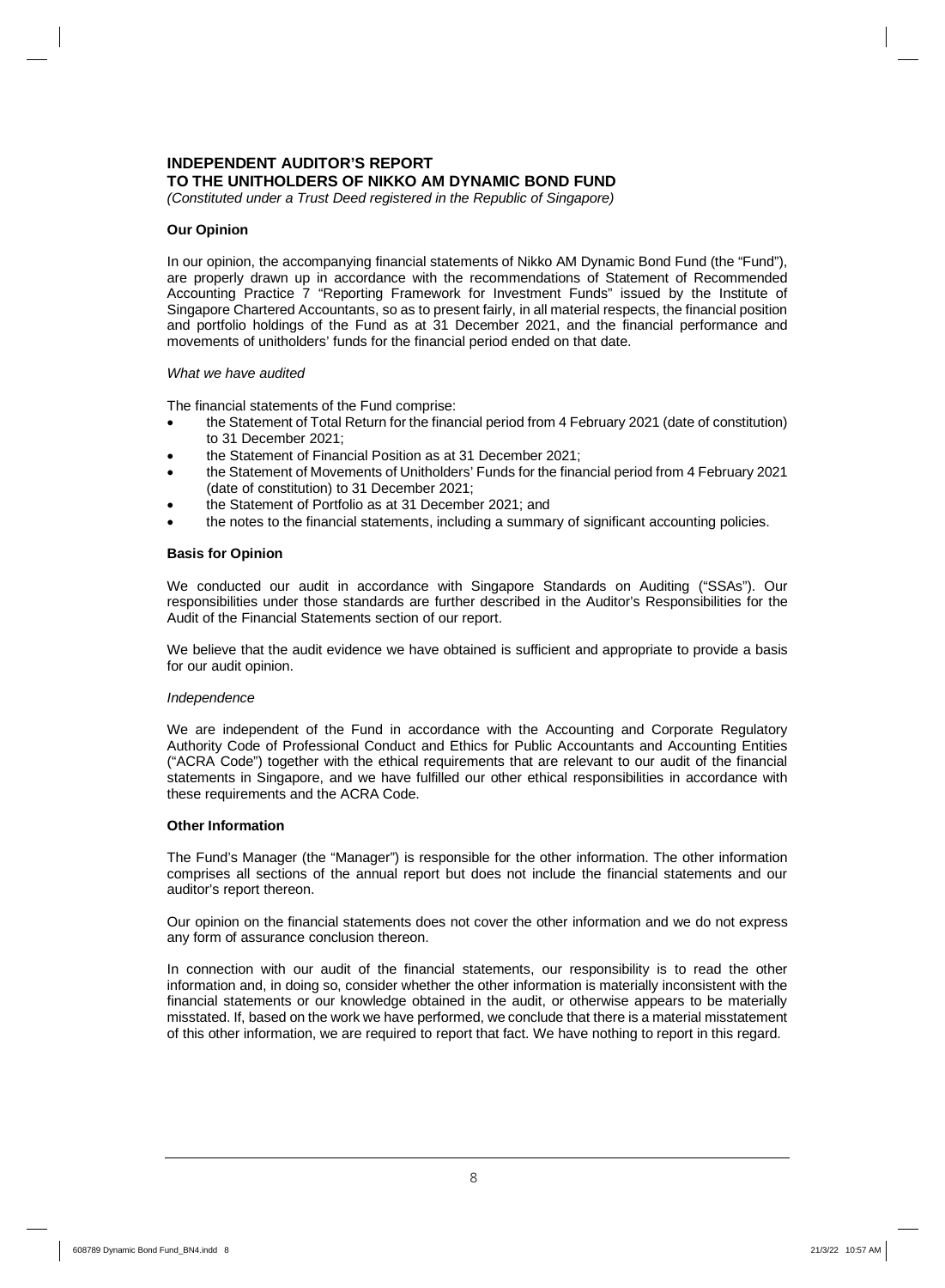# **INDEPENDENT AUDITOR'S REPORT TO THE UNITHOLDERS OF NIKKO AM DYNAMIC BOND FUND**

*(Constituted under a Trust Deed registered in the Republic of Singapore)* 

# **Responsibilities of the Manager for the Financial Statements**

The Manager is responsible for the preparation and fair presentation of these financial statements in accordance with the recommendations of Statement of Recommended Accounting Practice 7 "Reporting Framework for Investment Funds" issued by the Institute of Singapore Chartered Accountants and for such internal control as the Manager determines is necessary to enable the preparation of financial statements that are free from material misstatement, whether due to fraud or error.

In preparing the financial statements, the Manager is responsible for assessing the Fund's ability to continue as a going concern, disclosing, as applicable, matters related to going concern and using the going concern basis of accounting unless the Manager either intends to terminate the Fund or to cease the Fund's operations, or has no realistic alternative but to do so.

The Manager's responsibilities include overseeing the Fund's financial reporting process.

# **Auditor's Responsibilities for the Audit of the Financial Statements**

Our objectives are to obtain reasonable assurance about whether the financial statements as a whole are free from material misstatement, whether due to fraud or error, and to issue an auditor's report that includes our opinion. Reasonable assurance is a high level of assurance, but is not a guarantee that an audit conducted in accordance with SSAs will always detect a material misstatement when it exists. Misstatements can arise from fraud or error and are considered material if, individually or in the aggregate, they could reasonably be expected to influence the economic decisions of users taken on the basis of these financial statements.

As part of an audit in accordance with SSAs, we exercise professional judgement and maintain professional scepticism throughout the audit. We also:

- Identify and assess the risks of material misstatement of the financial statements, whether due to fraud or error, design and perform audit procedures responsive to those risks, and obtain audit evidence that is sufficient and appropriate to provide a basis for our opinion. The risk of not detecting a material misstatement resulting from fraud is higher than for one resulting from error, as fraud may involve collusion, forgery, intentional omissions, misrepresentations, or the override of internal control.
- x Obtain an understanding of internal control relevant to the audit in order to design audit procedures that are appropriate in the circumstances, but not for the purpose of expressing an opinion on the effectiveness of the Fund's internal control.
- Evaluate the appropriateness of accounting policies used and the reasonableness of accounting estimates and related disclosures made by the Manager.
- Conclude on the appropriateness of the Manager's use of the going concern basis of accounting and, based on the audit evidence obtained, whether a material uncertainty exists related to events or conditions that may cast significant doubt on the Fund's ability to continue as a going concern. If we conclude that a material uncertainty exists, we are required to draw attention in our auditor's report to the related disclosures in the financial statements or, if such disclosures are inadequate, to modify our opinion. Our conclusions are based on the audit evidence obtained up to the date of our auditor's report. However, future events or conditions may cause the Fund to cease to continue as a going concern.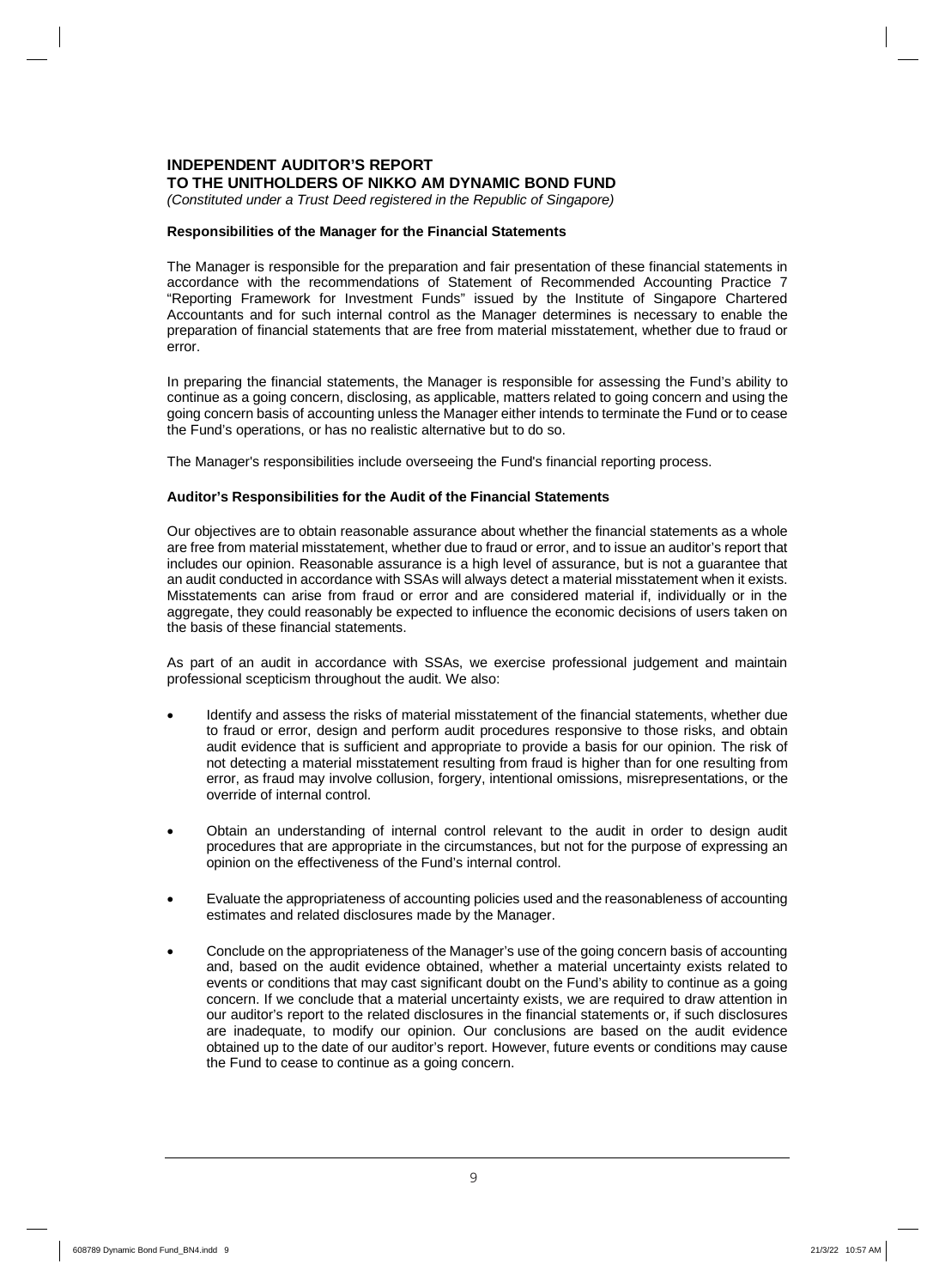# **INDEPENDENT AUDITOR'S REPORT TO THE UNITHOLDERS OF NIKKO AM DYNAMIC BOND FUND**

*(Constituted under a Trust Deed registered in the Republic of Singapore)* 

Evaluate the overall presentation, structure and content of the financial statements, including the disclosures, and whether the financial statements represent the underlying transactions and events in a manner that achieves fair presentation.

We communicate with the Manager regarding, among other matters, the planned scope and timing of the audit and significant audit findings, including any significant deficiencies in internal control that we identify during our audit.

PricewaterhouseCoopers LLP Public Accountants and Chartered Accountants Singapore, 29 March 2022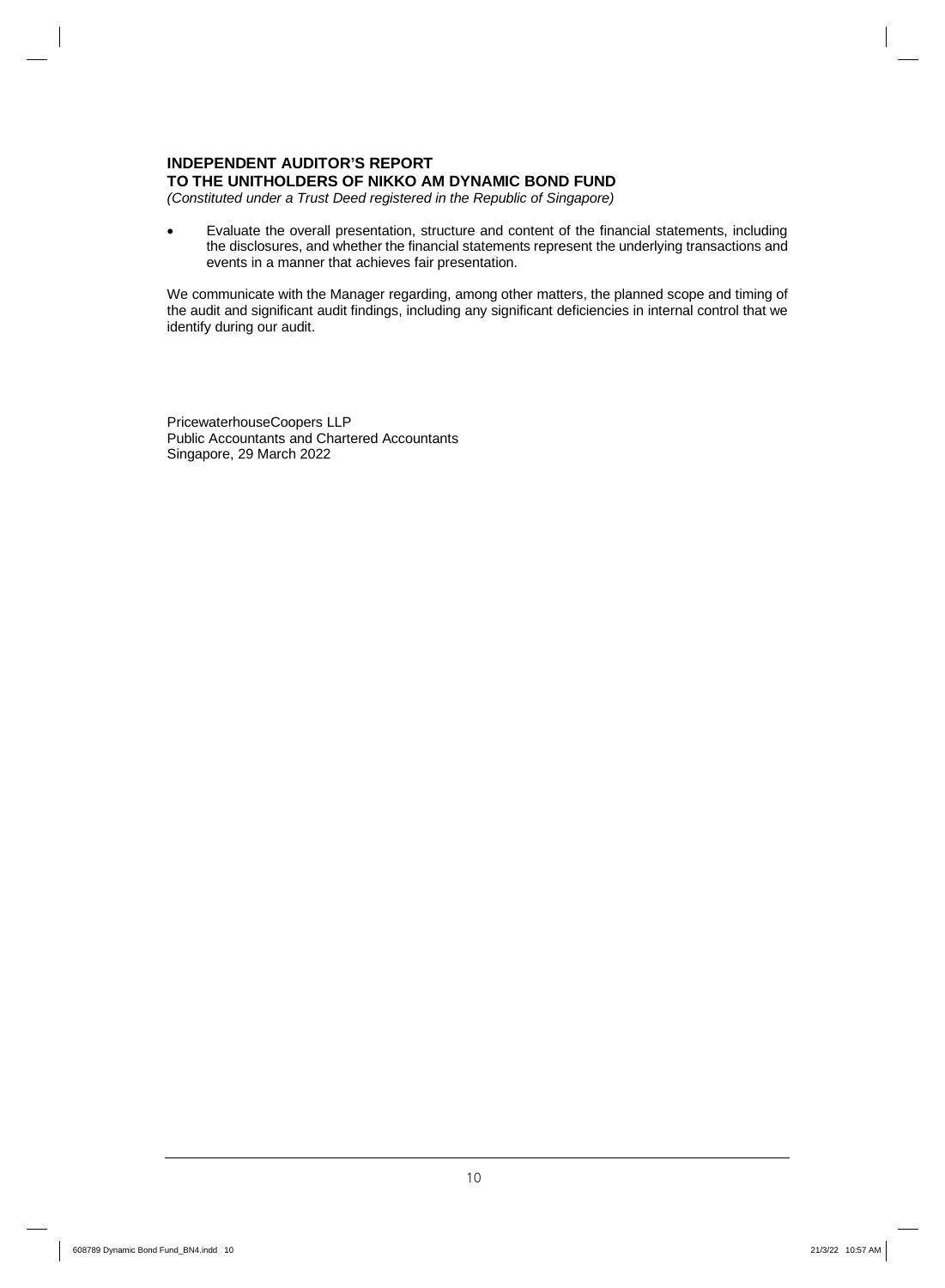*(Constituted under a Trust Deed registered in the Republic of Singapore)* 

# **STATEMENT OF TOTAL RETURN**

*For the financial period from 4 February 2021 (date of constitution) to 31 December 2021* 

|                                                           |             | For the financial period  |
|-----------------------------------------------------------|-------------|---------------------------|
|                                                           |             | from 4 February 2021      |
|                                                           |             | (date of constitution) to |
|                                                           |             | 31 December 2021          |
|                                                           | <b>Note</b> | <b>EUR</b>                |
| <b>Income</b>                                             |             |                           |
| <b>Dividends</b>                                          |             | 37,441                    |
| Other income                                              |             | 1,614                     |
|                                                           |             | 39,055                    |
| <b>Less: Expenses</b>                                     |             |                           |
| Management fee                                            |             | 11,331                    |
| Management fee rebate                                     |             | (409)                     |
| Expenses reimbursement                                    |             | (20, 541)                 |
| Registrar fee                                             |             | 1,361                     |
| <b>Trustee fee</b>                                        |             | 1,953                     |
| Audit fee                                                 |             | 5,684                     |
| Valuation fee                                             |             | 2,735                     |
| <b>Transaction costs</b>                                  |             | 2,347                     |
| Other expenses                                            |             | 5,429                     |
|                                                           |             | 9,890                     |
|                                                           |             |                           |
| <b>Net income</b>                                         |             | 29,165                    |
| Net gains or losses on value of investments and financial |             |                           |
| derivatives                                               |             |                           |
| Net losses on investments                                 |             | (25, 934)                 |
| Net foreign exchange gains                                |             | 1,098                     |
| Net gains on financial derivatives                        |             | 82,911                    |
|                                                           |             | 58,075                    |
|                                                           |             |                           |
| Total return for the financial period before income tax   |             | 87,240                    |
| Less: Income tax                                          | 3           |                           |
| Total return for the financial period after income tax    |             | 87,240                    |
|                                                           |             |                           |

*The accompanying notes form an integral part of these financial statements*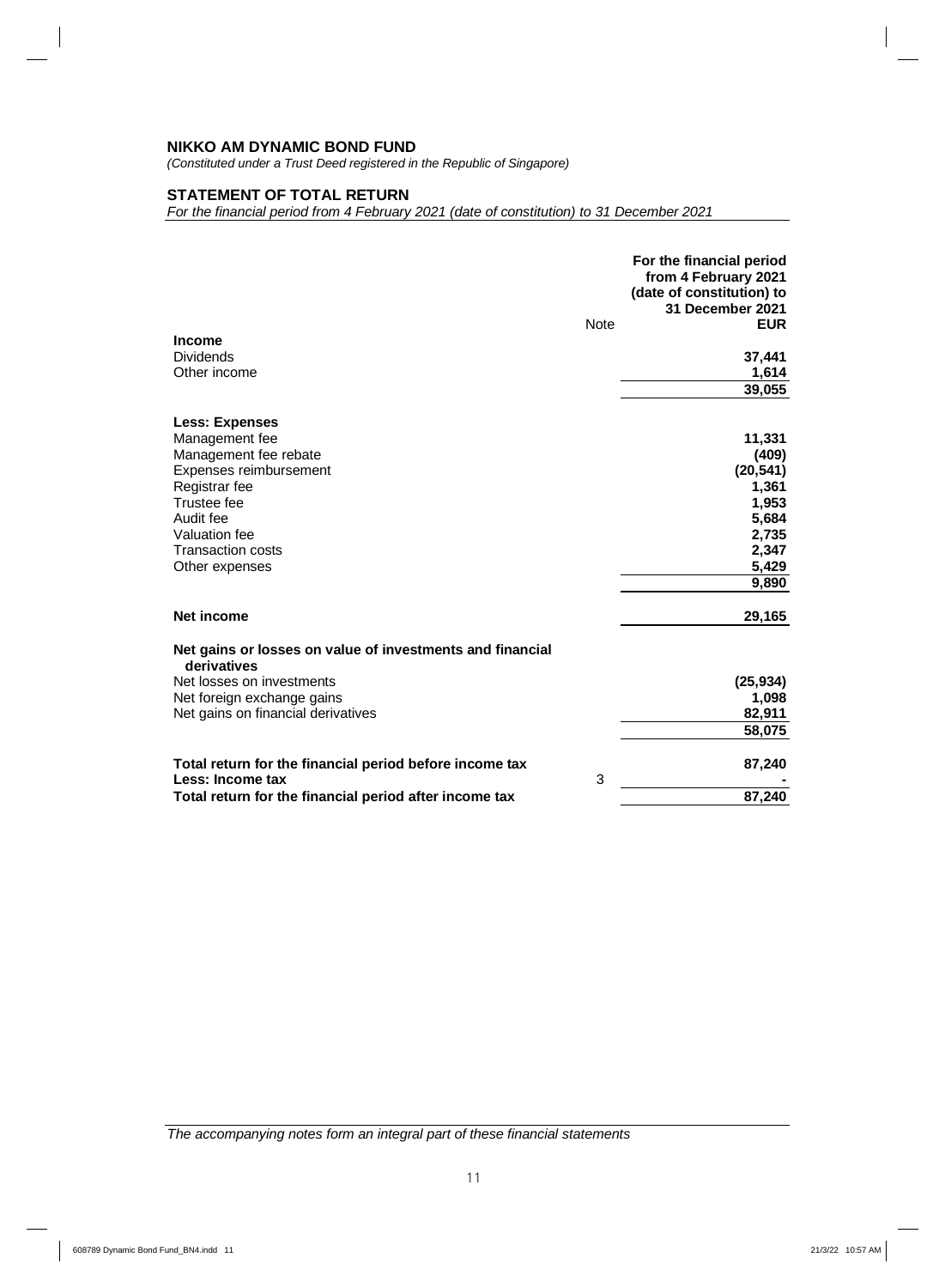*(Constituted under a Trust Deed registered in the Republic of Singapore)* 

# **STATEMENT OF FINANCIAL POSITION**

*As at 31 December 2021* 

|                                                                                                                                                     | Note        | 2021<br><b>EUR</b>                                   |
|-----------------------------------------------------------------------------------------------------------------------------------------------------|-------------|------------------------------------------------------|
| <b>ASSETS</b><br>Portfolio of investments<br>Receivables<br>Cash and cash equivalents<br>Financial derivatives at fair value<br><b>Total assets</b> | 4<br>6      | 2,029,024<br>22,175<br>95,234<br>12,391<br>2,158,824 |
| <b>LIABILITIES</b><br>Payables<br>Distributions payable<br>Financial derivatives at fair value<br><b>Total liabilities</b>                          | 5<br>8<br>6 | 9,678<br>8,006<br>3,540<br>21,224                    |
| <b>EQUITY</b><br>Net assets attributable to unitholders                                                                                             | 7           | 2,137,600                                            |

*The accompanying notes form an integral part of these financial statements*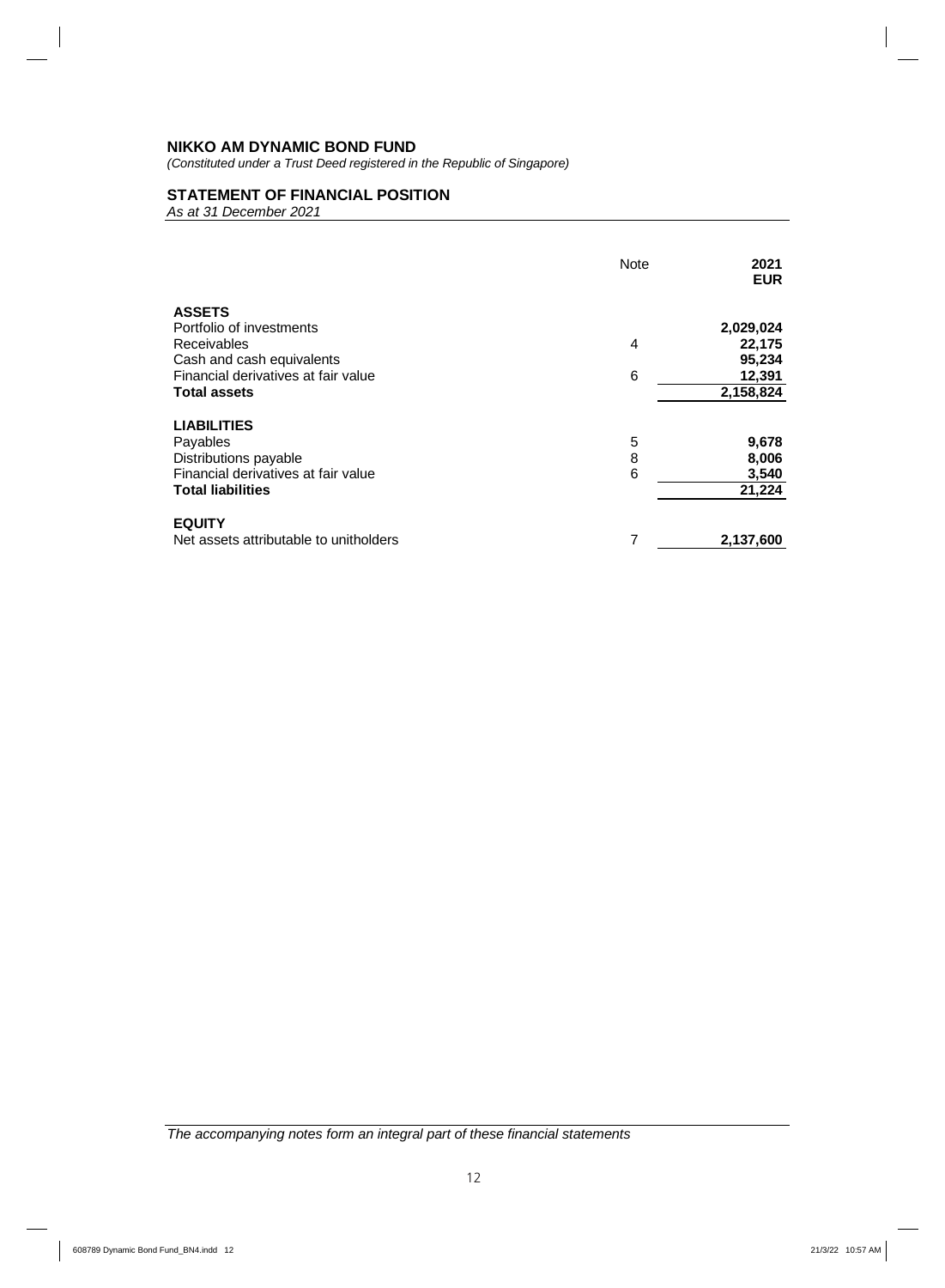*(Constituted under a Trust Deed registered in the Republic of Singapore)* 

# **STATEMENT OF MOVEMENTS OF UNITHOLDERS' FUNDS**

*For the financial period from 4 February 2021 (date of constitution) to 31 December 2021* 

|                                                                                                           |             | For the financial period<br>from 4 February 2021<br>(date of constitution) to<br>31 December 2021 |
|-----------------------------------------------------------------------------------------------------------|-------------|---------------------------------------------------------------------------------------------------|
|                                                                                                           | <b>Note</b> | <b>EUR</b>                                                                                        |
| Net assets attributable to unitholders at the beginning of the<br>financial period                        |             |                                                                                                   |
| <b>Operations</b><br>Change in net assets attributable to unitholders resulting from<br>operations        |             | 87,240                                                                                            |
| Unitholders' contributions/(withdrawals)                                                                  |             |                                                                                                   |
| Creation of units<br>Cancellation of units                                                                |             | 2,145,217<br>(57, 651)                                                                            |
| Change in net assets attributable to unitholders resulting from net<br>creation and cancellation of units |             | 2,087,566                                                                                         |
| <b>Distributions</b>                                                                                      | 8           | (37, 206)                                                                                         |
| Total increases in net assets attributable to unitholders                                                 |             | 2,137,600                                                                                         |
| Net assets attributable to unitholders at the end of the<br>financial period                              | 7           | 2,137,600                                                                                         |

*The accompanying notes form an integral part of these financial statements*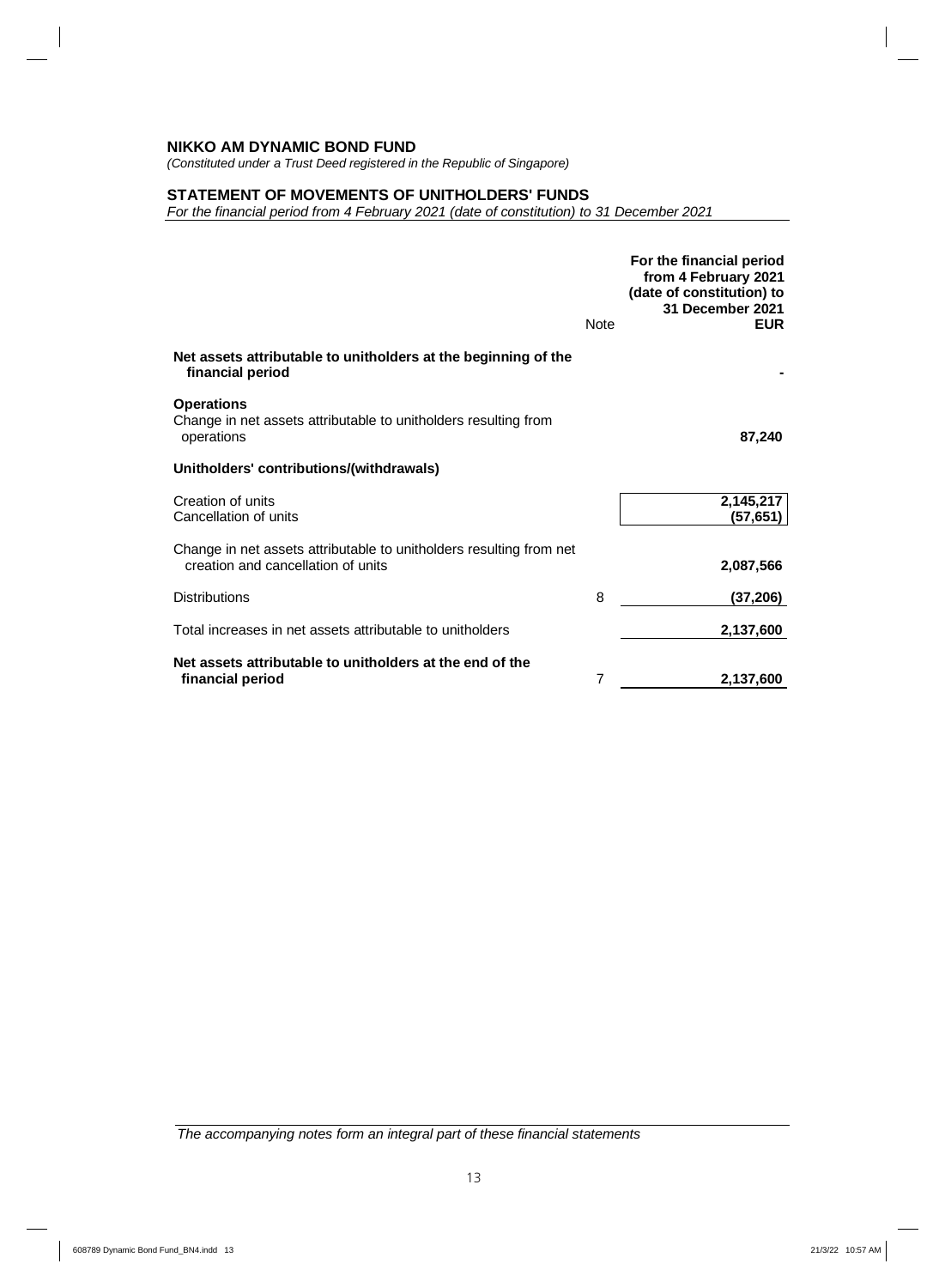*(Constituted under a Trust Deed registered in the Republic of Singapore)* 

# **STATEMENT OF PORTFOLIO**

*As at 31 December 2021* 

| <b>By Geography (Primary)</b>                                       |                                           |                                                    | Percentage of<br>total net assets<br>attributable to                                                           |
|---------------------------------------------------------------------|-------------------------------------------|----------------------------------------------------|----------------------------------------------------------------------------------------------------------------|
|                                                                     | <b>Holdings at</b><br>31 December<br>2021 | Fair value at<br>31 December<br>2021<br><b>EUR</b> | unitholders at<br>31 December<br>2021<br>$\frac{0}{0}$                                                         |
| <b>Quoted Investment Fund</b>                                       |                                           |                                                    |                                                                                                                |
| <b>LUXEMBOURG</b><br>The Jupiter Global Fund - Jupiter Dynamic Bond |                                           |                                                    |                                                                                                                |
| Class I                                                             | 204,333                                   | 2,029,024                                          | 94.92                                                                                                          |
| <b>Total LUXEMBOURG</b>                                             |                                           | 2,029,024                                          | 94.92                                                                                                          |
| <b>Total Quoted Investment Fund</b>                                 |                                           | 2,029,024                                          | 94.92                                                                                                          |
| <b>Portfolio of investments</b>                                     |                                           | 2,029,024                                          | 94.92                                                                                                          |
| Other net assets                                                    |                                           | 108,576                                            | 5.08                                                                                                           |
| Net assets attributable to unitholders                              |                                           | 2,137,600                                          | 100.00                                                                                                         |
| <b>By Geography (Summary)</b>                                       |                                           |                                                    | Percentage of<br>total net assets<br>attributable to<br>unitholders at<br>31 December<br>2021<br>$\frac{0}{0}$ |
| <b>Quoted Investment Fund</b><br>Luxembourg                         |                                           |                                                    | 94.92                                                                                                          |
| <b>Total Quoted Investment Fund</b>                                 |                                           |                                                    | 94.92                                                                                                          |
| <b>Portfolio of investments</b>                                     |                                           |                                                    | 94.92                                                                                                          |
| Other net assets                                                    |                                           |                                                    | 5.08                                                                                                           |
| Net assets attributable to unitholders                              |                                           |                                                    | 100.00                                                                                                         |

As the Fund is invested wholly into The Jupiter Global Fund - Jupiter Dynamic Bond, which is registered in Luxembourg, information on investment portfolio by industry segments is not presented as the Fund invests only into an underlying fund.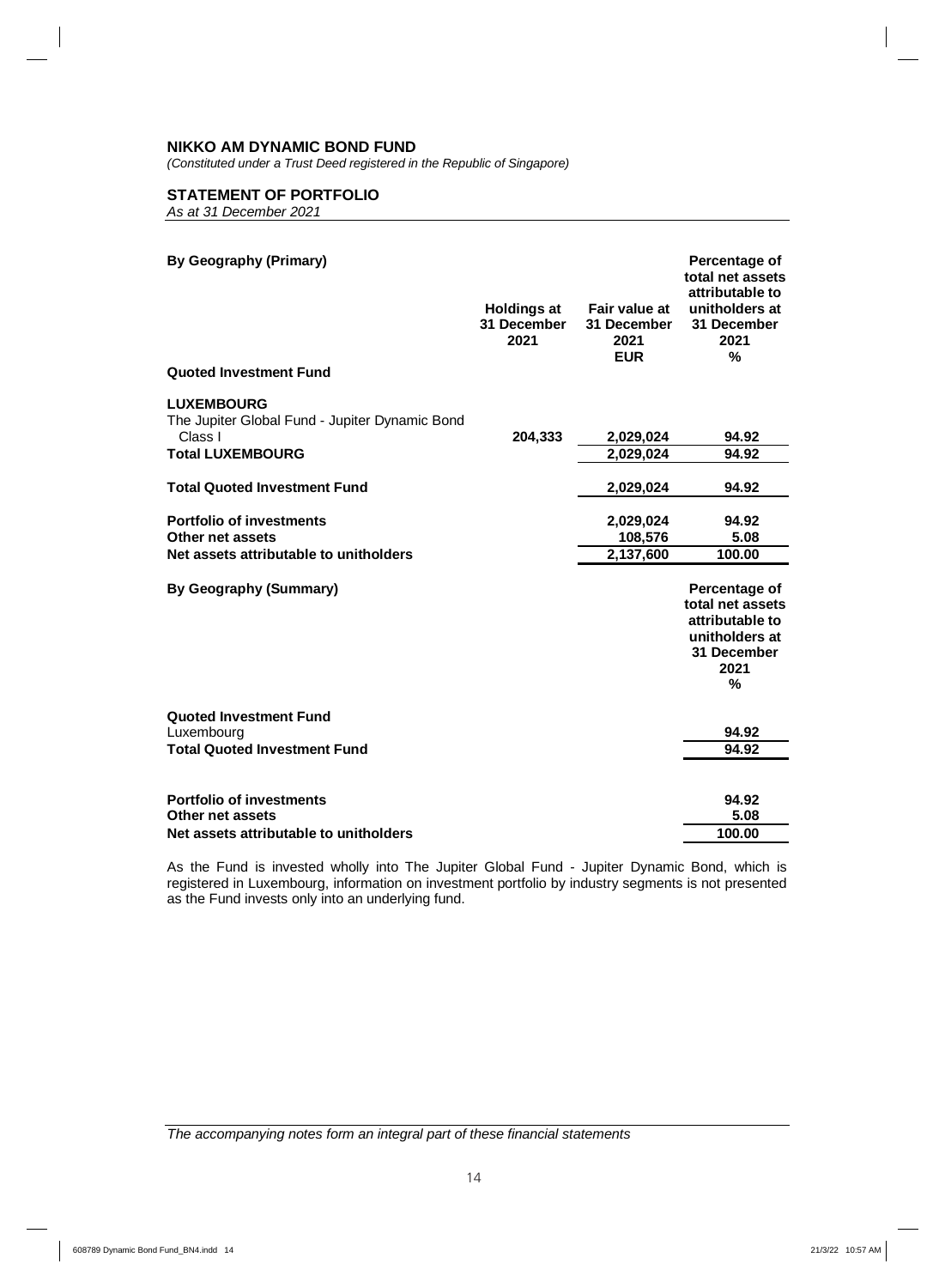*(Constituted under a Trust Deed registered in the Republic of Singapore)* 

# **NOTES TO THE FINANCIAL STATEMENTS**

*For the financial period from 4 February 2021 (date of constitution) to 31 December 2021* 

These notes form an integral part of and should be read in conjunction with the accompanying financial statements.

#### **1. General**

Nikko AM Dynamic Bond Fund (the "Fund") is a standalone unit trust in Singapore, constituted under a Trust Deed dated 4 February 2021 (referred to as the "Deed"). The Deed is governed by the laws of the Republic of Singapore. The Trustee of the Fund is BNP Paribas Trust Services Singapore Limited (the "Trustee"). The Manager of the Fund is Nikko Asset Management Asia Limited (the "Manager").

There are currently five classes of units established within the Fund, namely the SGD Hedged Class, the SGD Hedged (Acc) Class, the USD Hedged Class, the AUD Hedged Class and the EUR Class.

The classes differ in terms of their currency of denomination. In addition, for the SGD Hedged Class, the SGD Hedged (Acc) Class, the AUD Hedged Class and the USD Hedged Class, the Managers intends to hedge the currency exposure of the assets of the Fund attributable to (a) the SGD Hedged Class and the SGD Hedged (Acc) Class into SGD, (b) the AUD Hedged Class into AUD, and (c) the USD Hedged Class into USD, through the use of currency forwards. Consequently, the net asset value ("NAV") per unit of each of the SGD Hedged Class, the SGD Hedged (Acc) Class, the AUD Hedged Class and the USD Hedged Class will take into account any gains or losses arising from the use of the currency forwards in respect of the relevant class. Classes denoted with "(Acc)" are accumulating share classes whilst other classes are distributing units classes.

As of 31 December 2021, only units in the SGD Hedged Class and USD Hedged Class have been issued.

# **2**. **Significant accounting policies**

The principal accounting policies applied in the preparation of these financial statements are set out below:

# (a) Basis of preparation

The financial statements have been prepared under the historical cost convention, as modified by the revaluation of financial assets held at fair value through profit or loss, and in accordance with the recommendations of Statement of Recommended Accounting Practice 7 "Reporting Framework for Investment Funds" ("RAP 7") issued by the Institute of Singapore Chartered Accountants in July 2020 for the financial year beginning on or after 1 July 2020.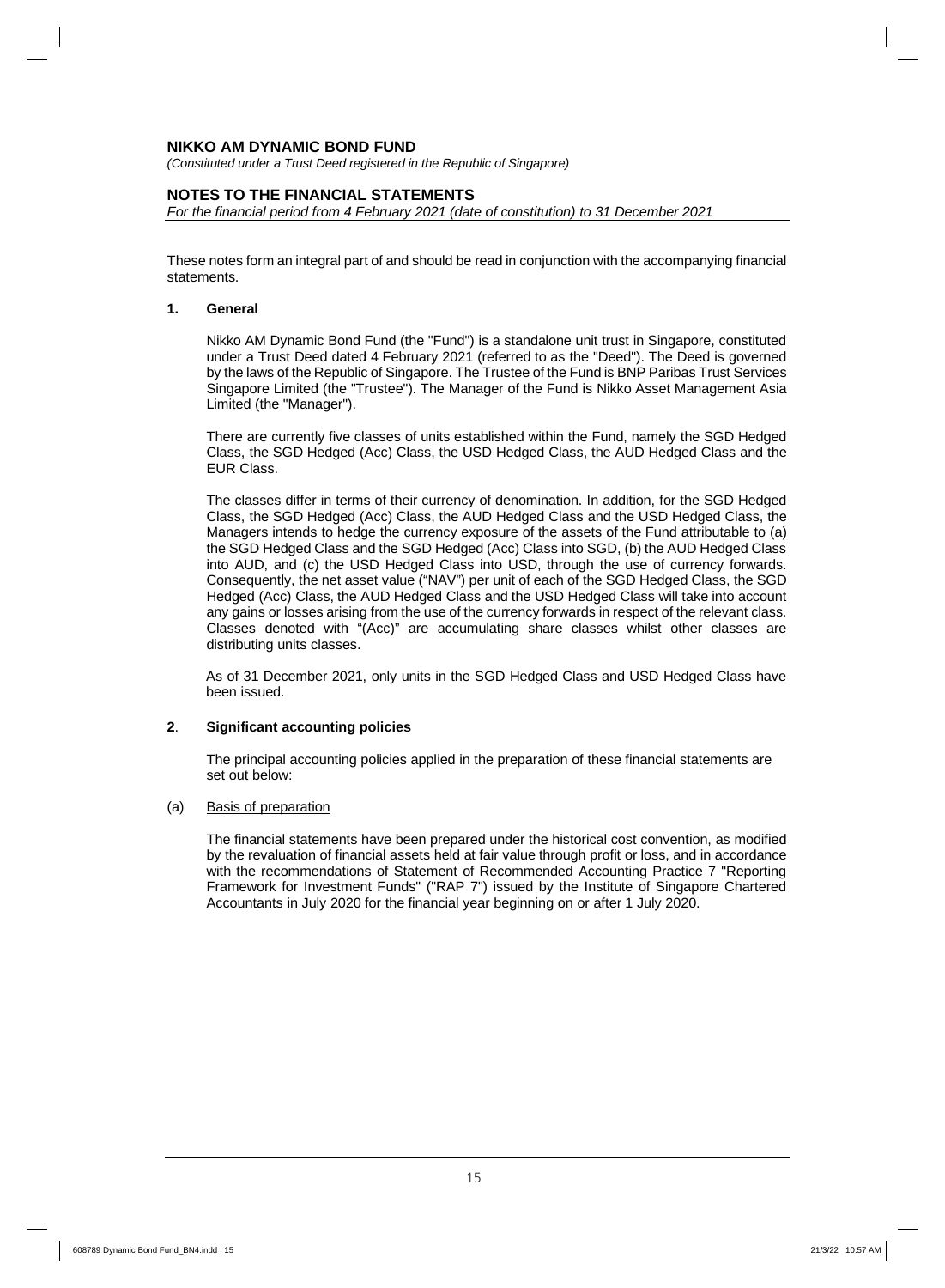*(Constituted under a Trust Deed registered in the Republic of Singapore)* 

# **NOTES TO THE FINANCIAL STATEMENTS**

*For the financial period from 4 February 2021 (date of constitution) to 31 December 2021* 

#### **2. Significant accounting policies** (continued)

#### (b) Recognition of income

Dividend income from investments is recognised when the right to receive payment is established.

Interest income is recognised on a time-proportion basis using the effective interest rate method.

#### (c) Expenses reimbursement

In respect of the existing five classes described in Note 1, the Managers intends to cap the total expense ratio of each class at 1.45% per class. Any fees and expenses that are payable by the relevant class and are in excess of the total expense ratio cap for such class will be borne by the Manager and not the class. The Manager reserves full discretion, to remove or vary the percentage of such cap by notification to unitholders. In addition, for new classes established subsequently, the Manager reserves the discretion not to impose a cap or to impose a different cap on such subsequent classes.

#### (d) Distributions

The Manager has the absolute discretion to determine whether a distribution is to be made. In such an event, an appropriate amount will be transferred to a distribution account to be paid on the distribution date. The amount shall not be treated as part of the property of the Fund. Distributions are accrued for at the reporting date if the necessary approvals have been obtained and a legal or constructive obligation has been created.

#### (e) Investments

Investments are classified as financial assets at fair value through profit or loss.

#### *(i) Initial recognition*

Purchases of investments are recognised on the trade date. Investments are recorded at fair value on initial recognition.

#### *(ii) Subsequent measurement*

Investments are subsequently carried at fair value. Net change in fair value on investments is included in the Statement of Total Return in the period in which they arise.

*(iii) Derecognition* 

Investments are derecognised on the trade date of disposal. The resultant realised gains and losses on the sales of investments are computed on the basis of the difference between the weighted average cost and selling price gross of transaction costs, and are taken up in the Statement of Total Return.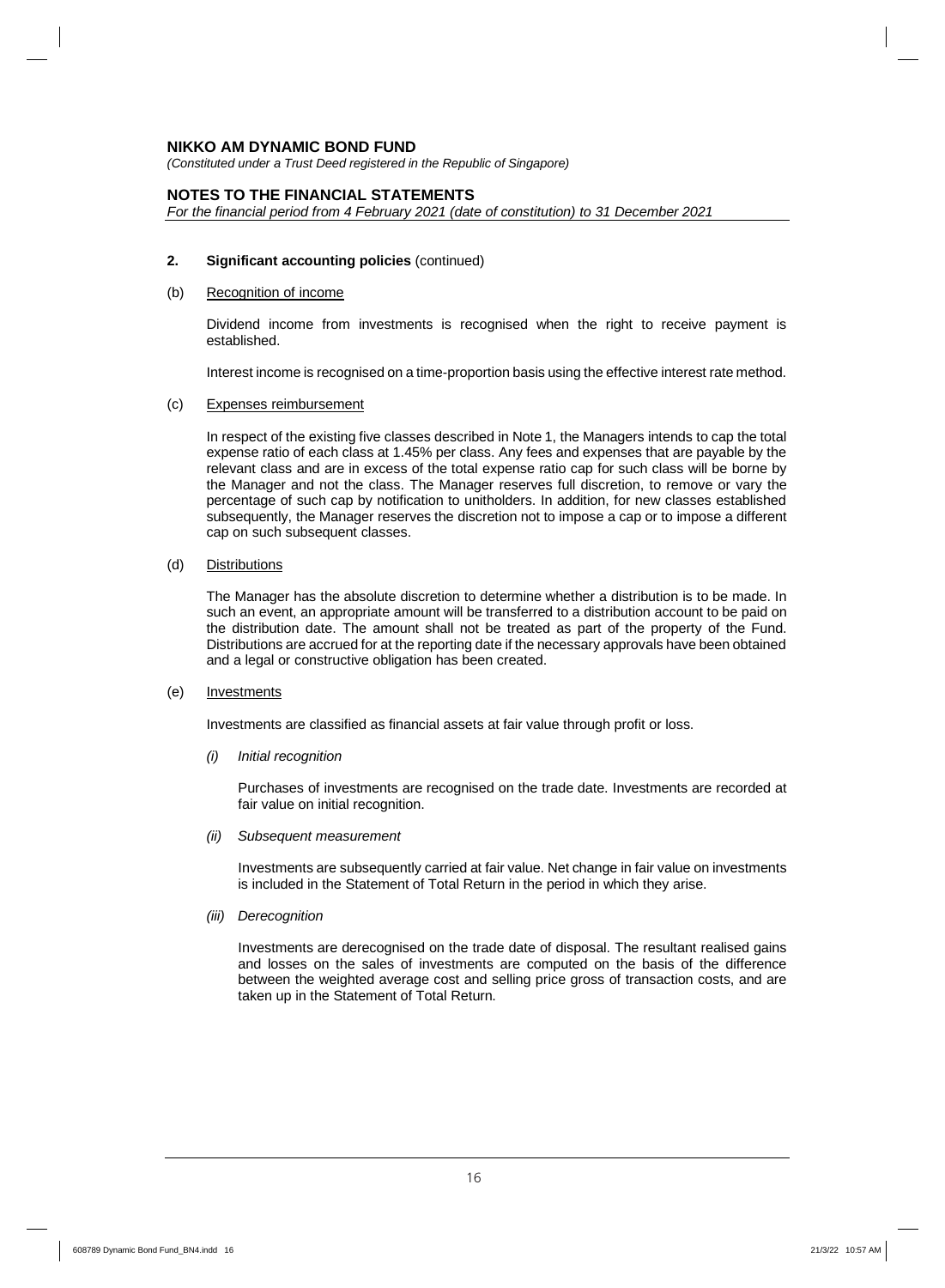*(Constituted under a Trust Deed registered in the Republic of Singapore)* 

# **NOTES TO THE FINANCIAL STATEMENTS**

*For the financial period from 4 February 2021 (date of constitution) to 31 December 2021* 

#### **2. Significant accounting policies** (continued)

#### (f) Basis of valuation of investments

The fair value of investments held in the Underlying Fund is the quoted net asset value of the Underlying Fund as determined by the Underlying Fund's administrator.

#### (g) Receivables

Receivables are non-derivative financial assets with fixed or determinable payments that are not quoted in an active market. Receivables are initially recognised at their fair value and subsequently carried at amortised cost using the effective interest method, less accumulated impairment losses.

#### (h) Sales and purchases awaiting settlement

Sales and purchases awaiting settlement represent receivables for securities sold and payables for securities purchased that have been contracted for but not yet settled or delivered on the Statement of Financial Position date respectively. These amounts are recognised initially at fair value and subsequently measured at amortised cost.

#### (i) Payables

Accrued expenses are recognised initially at fair value and subsequently stated at amortised cost using the effective interest method.

#### (j) Cash and cash equivalents

Cash and cash equivalents comprise cash at banks which are subject to an insignificant risk of changes in value.

# (k) Foreign currency translation

#### *(i) Functional and presentation currency*

The Fund qualifies as an authorised scheme under the Securities and Futures Act 2001 ("SFA") of Singapore and is offered to retail investors in Singapore. The Fund's activities are substantially based in Singapore, with subscriptions and redemptions of the units of the Fund denominated in Singapore Dollar ("SGD") and United States Dollar ("USD").

The performance of the Fund is measured and reported to the investors in Euro. The Manager considers the Euro as the currency which most faithfully represents the economic effects of the underlying transactions, events and conditions. The financial statements are expressed in Euro, which is the Fund's functional and presentation currency.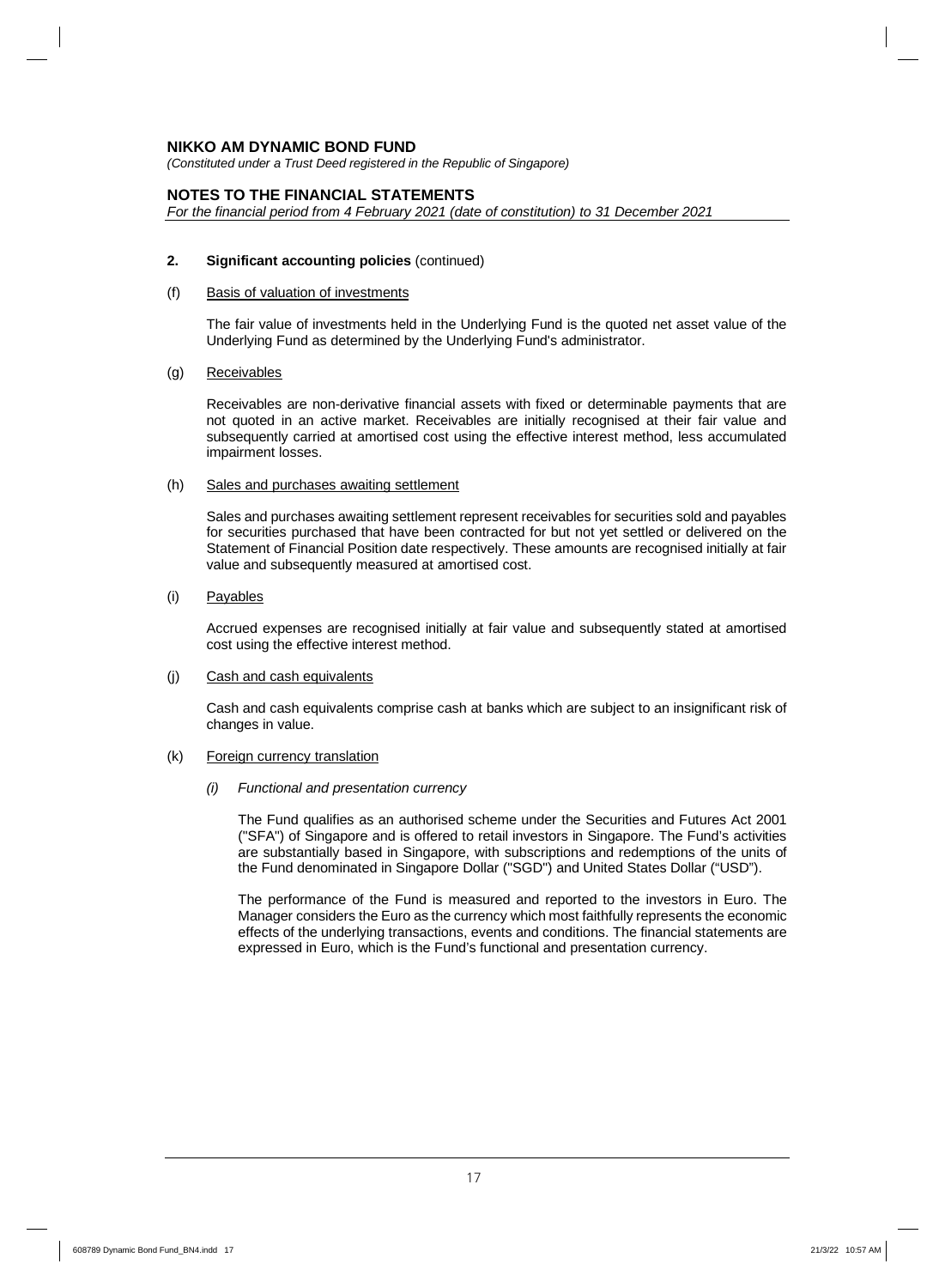*(Constituted under a Trust Deed registered in the Republic of Singapore)* 

# **NOTES TO THE FINANCIAL STATEMENTS**

*For the financial period from 4 February 2021 (date of constitution) to 31 December 2021* 

### **2. Significant accounting policies** (continued)

- (k) Foreign currency translation (continued)
	- *(ii) Transactions and balances*

Foreign currency monetary assets and liabilities are translated into Euro at the rates of exchange prevailing at the date of the Statement of Financial Position. The net unrealised gain or loss is taken to the Statement of Total Return. Transactions during the period are recorded in Euro at the rates of exchange ruling on transaction dates. All realised gains or losses are recognised in the Statement of Total Return.

#### (l) Offsetting financial instruments

Financial assets and liabilities are offset and the net amount reported in the Statement of Financial Position when there is a legally enforceable right to offset the recognised amounts and there is an intention to settle on a net basis or realise the asset and settle the liability simultaneously. The legally enforceable right must not be contingent on future events and must be enforceable in the normal course of business and in the event of default, insolvency or bankruptcy of the Fund or the counterparty.

#### (m) Structured entities

A structured entity is an entity that has been designed so that voting or similar rights are not the dominant factor in deciding who controls the entity, such as when any voting rights relate to administrative tasks only and the relevant activities are directed by means of contractual arrangements. A structured entity often has some or all of the following features or attributes: (a) restricted activities, (b) a narrow and well-defined objective, such as to provide investment opportunities for investors by passing on risks and rewards associated with the assets of the structured entity to investors, (c) insufficient equity to permit the structured entity to finance its activities without subordinated financial support and (d) financing in the form of multiple contractually linked instruments to investors that create concentrations of credit or other risks (tranches).

The Fund considers all of its investments in another fund (the "Underlying Fund") to be investments in unconsolidated structured entities. The Fund invests in the Underlying Fund whose objectives range from achieving short to long term capital growth and whose investment strategy does not include the use of leverage. The Underlying Fund applies various investment strategies to accomplish their respective investment objectives. The Underlying Fund finances its operations by issuing redeemable units which are puttable at the unitholder's option and entitles the unitholder to a proportional stake in the respective fund's net assets. The Fund holds redeemable units in the Underlying Fund.

The change in fair value of the Underlying Fund are included in the Statement of Total Return in "Net gains/(losses) on investments".

#### (n) Financial derivatives

Financial derivatives are entered into for the purposes of efficient portfolio management, tactical asset allocation or specific hedging of financial assets held as determined by the Manager and in accordance with the provisions of the Deed.

Financial derivatives outstanding at the end of the financial period are valued at forward rates or at current market prices using the "mark-to-market" method, as applicable, and the resultant gains and losses are taken up in the Statement of Total Return.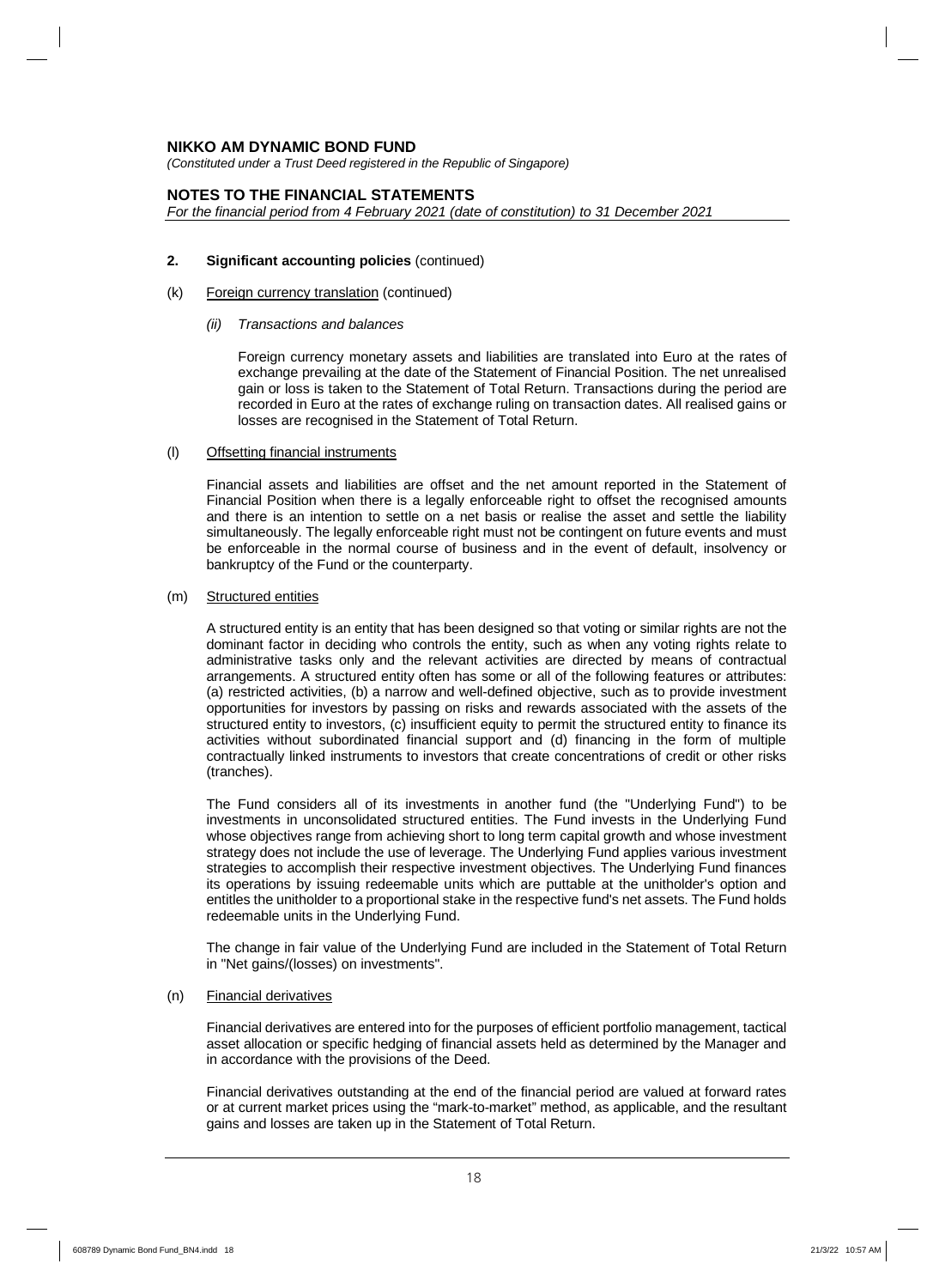*(Constituted under a Trust Deed registered in the Republic of Singapore)* 

# **NOTES TO THE FINANCIAL STATEMENTS**

*For the financial period from 4 February 2021 (date of constitution) to 31 December 2021* 

#### **3**. **Income tax**

The Fund is under the Offshore Fund Scheme (Section 13D\* of the Income Tax Act and the relevant Regulations).

In accordance to Section 13D\* of Income Tax Act 1947 of Singapore, subject to certain conditions, the following income shall not form part of the statutory income of the Fund and is thus not taxable for the year of assessment:

- (a) gains or profit derived from Singapore or elsewhere from the disposal of securities;
- (b) interest (other than interest for which tax has been deducted under section 45 of the Income Tax Act 1947);
- (c) dividends derived from outside Singapore and received in Singapore;
- (d) gains or profits derived from foreign exchange transactions, transactions in futures contracts, transactions in interest rate or currency forwards, swaps or option contracts and transactions in forwards, swaps or option contracts relating to any securities or financial index;
- (e) discount prepayment fee, redemption premium and break cost from qualifying debt securities issued during the prescribed period; and
- (f) distributions from foreign unit trusts derived from outside Singapore and received in Singapore.

\* The Singapore Attorney General issued the Revised Edition of Acts 2020 effective 31 December 2021 which streamlined and renumbered various Acts, including for the Income Tax Act. The abovementioned scheme previously provided under section 13CA of the Income Tax Act is now provided under section 13D of the Income Tax Act 1947.

#### **4. Receivables**

|                                                   | 2021       |
|---------------------------------------------------|------------|
|                                                   | <b>EUR</b> |
| Receivable from unitholders for creation of units | 1.294      |
| Dividends receivable                              | 6,498      |
| Other receivable                                  | 216        |
| Amount due from the Manager                       | 14,167     |
|                                                   | 22,175     |

Amount due from the Manager comprises management fee payable to and expenses reimbursement due from Nikko Asset Management Asia Limited.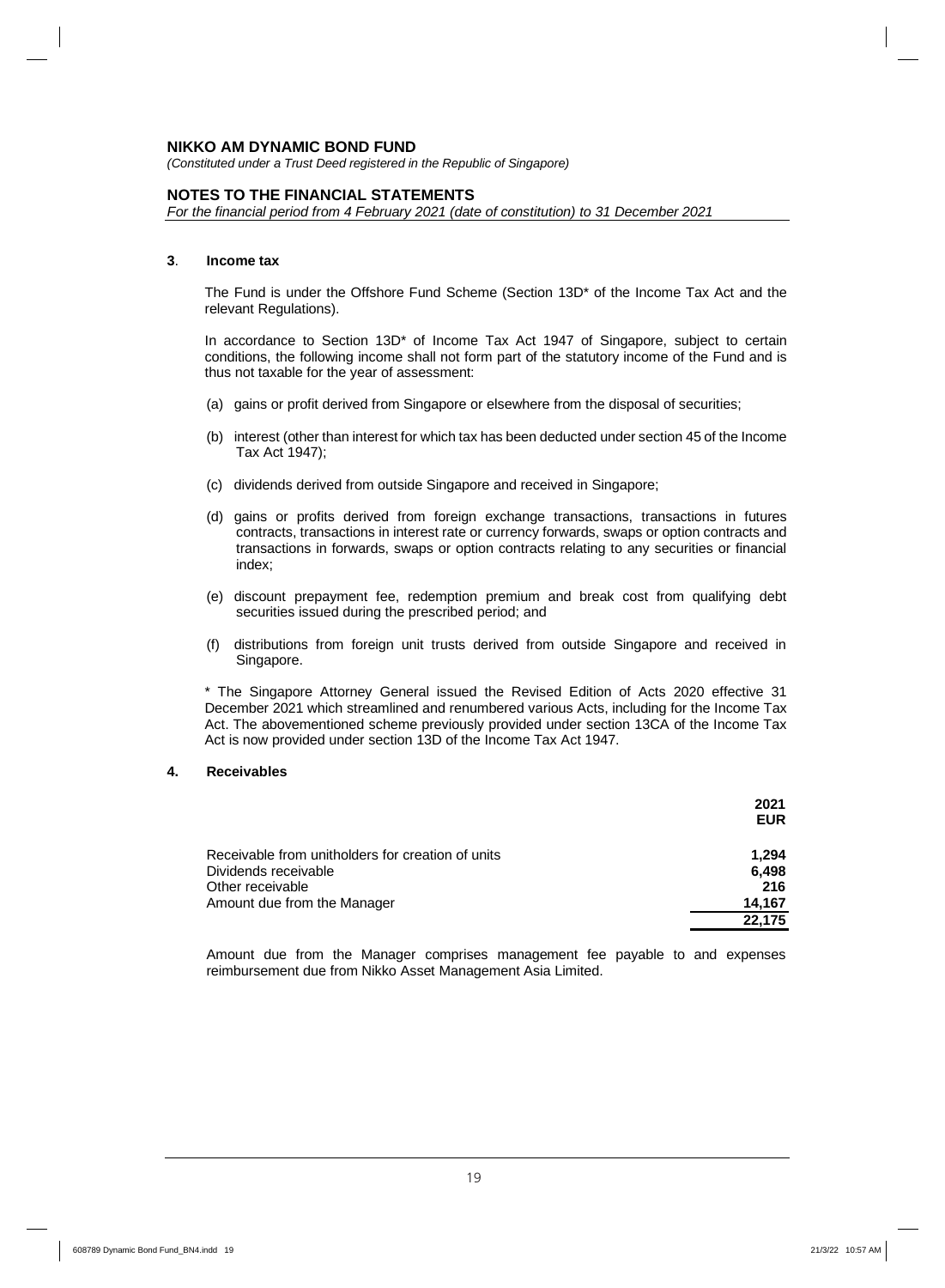*(Constituted under a Trust Deed registered in the Republic of Singapore)* 

# **NOTES TO THE FINANCIAL STATEMENTS**

*For the financial period from 4 February 2021 (date of constitution) to 31 December 2021* 

#### **5. Payables**

|                           | 2021       |
|---------------------------|------------|
|                           | <b>EUR</b> |
| Amount due to the Trustee | 782        |
| Valuation fee payable     | 1,095      |
| Registrar fee payable     | 391        |
| Provision for audit fee   | 6,082      |
| Other payables            | 1,328      |
|                           | 9,678      |

Trustee fee and registrar fee are payable to BNP Paribas Trust Services Singapore Limited. Valuation fee is payable to BNP Paribas Securities Services, operating through its Singapore Branch.

#### **6. Financial derivatives**

Financial derivatives comprise of forward foreign exchange contracts for purchases and sales of foreign currencies. The year-end positive and negative fair values represent the unrealised gains and losses respectively on revaluation of forward foreign exchange contracts at the Statement of Financial Position date. The contract or underlying principal amounts of these financial derivatives and their corresponding gross positive or negative fair values at Statement of Financial Position date are analysed below.

|                                    | <b>Contract or</b><br>underlying<br>principal amount | fair value | Year-end positive Year-end negative<br>fair value |
|------------------------------------|------------------------------------------------------|------------|---------------------------------------------------|
|                                    | 2021                                                 | 2021       | 2021                                              |
|                                    | <b>EUR</b>                                           | <b>EUR</b> | <b>EUR</b>                                        |
| Forward foreign exchange contracts | 2,142,814                                            | 12.391     | (3,540)                                           |

The Fund also restricts its exposure to credit losses on the trading derivative instruments it holds by entering into master netting arrangements with approved brokers with whom it undertakes a significant volume of transactions. Master netting arrangements do not result in an offset of Statement of Financial Position assets and liabilities, as transactions are usually settled on a gross basis. However, the credit risk is reduced by a master netting arrangement to the extent that if an event of default occurs, all amounts with the counterparty are terminated and settled on a net basis. The Fund's overall exposure to credit risk on derivative instruments, subject to a master netting arrangement, can change substantially within a short period as it is affected by each transaction subject to the arrangement.

# **(i) Offsetting financial assets**

As at 31 December 2021, there is no position of financial assets which are subject to enforceable master netting agreements or similar agreements.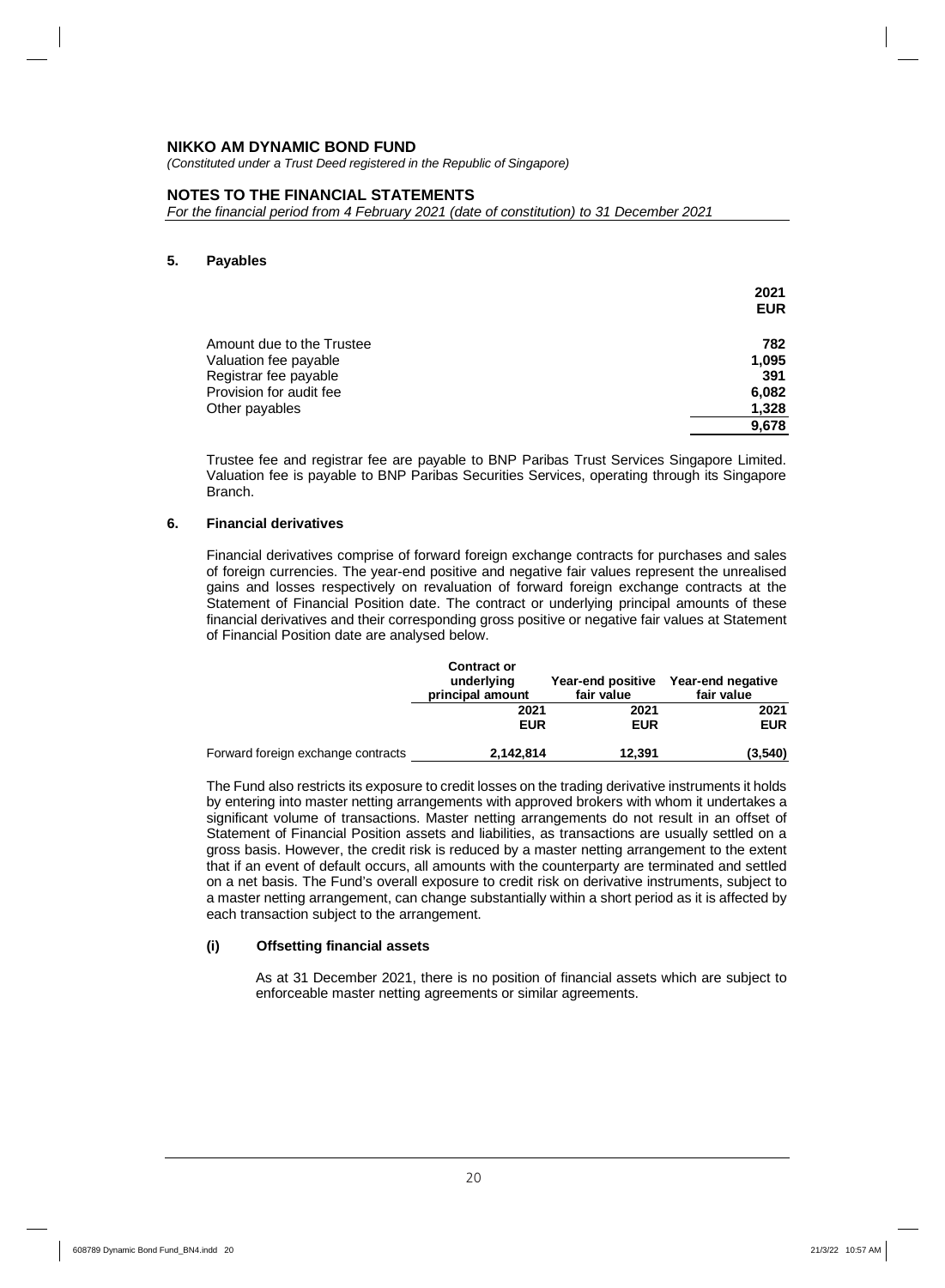*(Constituted under a Trust Deed registered in the Republic of Singapore)* 

# **NOTES TO THE FINANCIAL STATEMENTS**

*For the financial period from 4 February 2021 (date of constitution) to 31 December 2021* 

#### **6. Financial derivatives** (continued)

#### (ii) **Offsetting financial liabilities**

Financial liabilities which are subject to enforceable master netting agreements or similar agreements for the period ended 31 December 2021 are detailed in the following table.

|                                          |                                                                             |                                                                                                        | <b>Related accounts not</b><br>set-off in the Statement<br>of Financial Position                                                                                        |                                |                    |                                                   |
|------------------------------------------|-----------------------------------------------------------------------------|--------------------------------------------------------------------------------------------------------|-------------------------------------------------------------------------------------------------------------------------------------------------------------------------|--------------------------------|--------------------|---------------------------------------------------|
| 2021                                     | Gross<br>amounts of<br>recognised<br>financial<br>liabilities<br><b>EUR</b> | of recognised<br>financial assets<br>Statement of<br><b>Financial</b><br><b>Position</b><br><b>EUR</b> | Gross amounts Net amounts of<br>financial<br>liabilities<br>set-off in the presented in the<br><b>Statement of</b><br><b>Financial</b><br><b>Position</b><br><b>EUR</b> | <b>Financial</b><br><b>EUR</b> | Cash<br><b>EUR</b> | instruments collateral Net exposure<br><b>EUR</b> |
| Forward foreign<br>exchange<br>contracts | (3,540)                                                                     |                                                                                                        | (3,540)                                                                                                                                                                 | $\overline{\phantom{0}}$       |                    | (3,540)                                           |

# **7. Units in issue**

During the period ended 31 December 2021, the number of units issued, redeemed and outstanding were as follows:

| <b>SGD Hedged Class</b>                                                        | 2021      |
|--------------------------------------------------------------------------------|-----------|
| Units at beginning of the financial period<br>Units created                    | 2,672,424 |
| Units cancelled                                                                | (92,015)  |
| Units at end of the financial period                                           | 2,580,409 |
| Net assets attributable to unitholders - EUR                                   | 1,670,726 |
| Net asset value per unit - EUR                                                 | 0.647     |
| <b>USD Hedged Class</b>                                                        | 2021      |
| Units at beginning of the financial period<br>Units created<br>Units cancelled | 536,542   |
| Units at end of the financial period                                           | 536,542   |
| Net assets attributable to unitholders - EUR                                   | 466,874   |
| Net asset value per unit - EUR                                                 | 0.870     |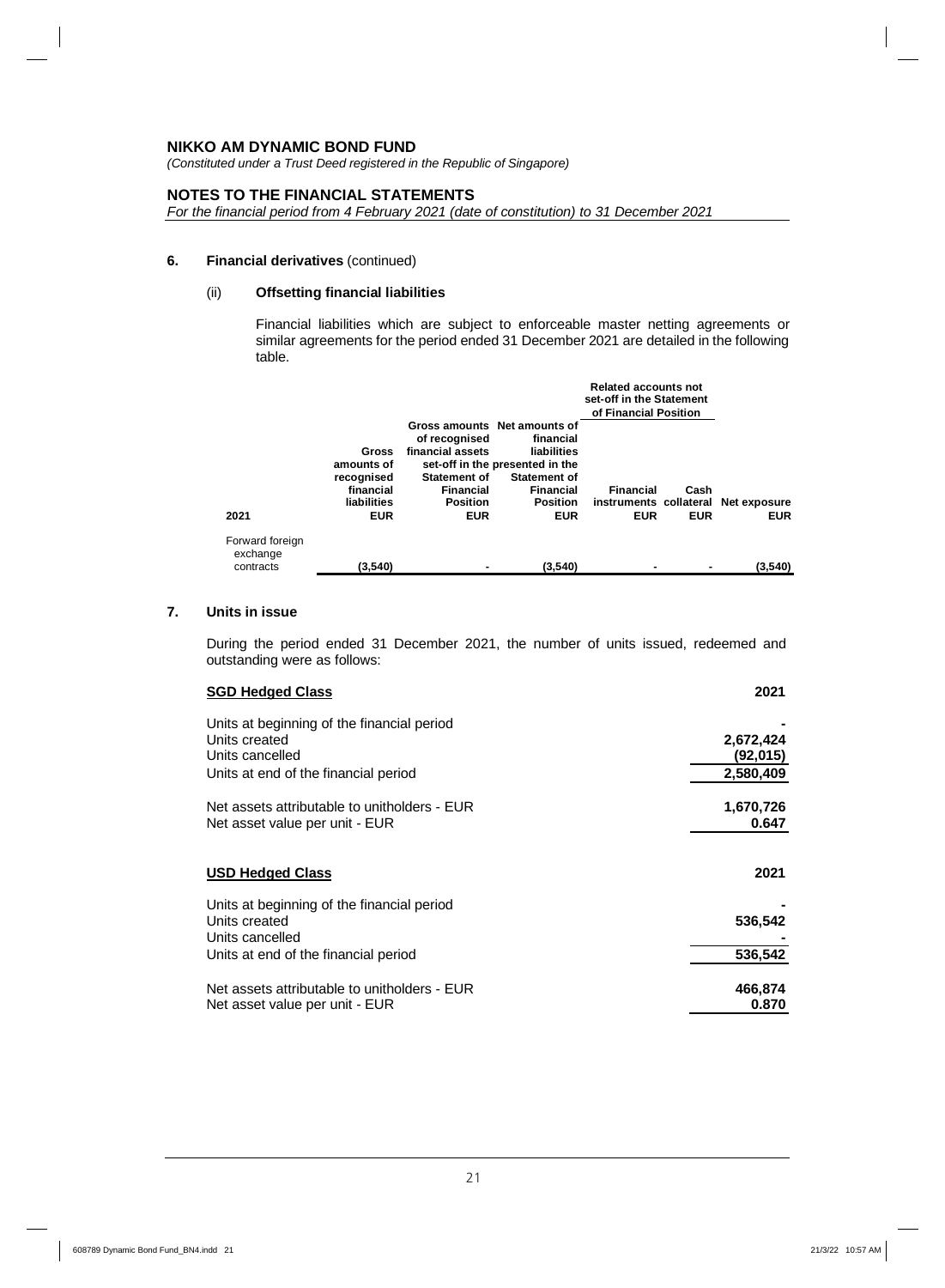*(Constituted under a Trust Deed registered in the Republic of Singapore)* 

# **NOTES TO THE FINANCIAL STATEMENTS**

*For the financial period from 4 February 2021 (date of constitution) to 31 December 2021* 

# **7. Units in issue** (continued)

A reconciliation of the net asset value as reported in the Statement of Financial Position to the net asset value as determined for the purpose of processing unit subscription and redemption is provided below:

|    | <b>SGD Hedged Class</b>                                                                                                                                                                                                                               | 2021<br><b>EUR</b> |
|----|-------------------------------------------------------------------------------------------------------------------------------------------------------------------------------------------------------------------------------------------------------|--------------------|
|    | Net assets attributable to unitholders per financial statements<br>per unit<br>Effects of distribution per unit<br>Net assets attributable to unitholders for issuing/redeeming                                                                       | 0.647<br>0.003     |
|    | per unit                                                                                                                                                                                                                                              | 0.650              |
|    | <b>USD Hedged Class</b>                                                                                                                                                                                                                               | 2021<br><b>EUR</b> |
|    | Net assets attributable to unitholders per financial statements<br>per unit<br>Effects of distribution per unit                                                                                                                                       | 0.870<br>0.003     |
|    | Net assets attributable to unitholders for issuing/redeeming<br>per unit                                                                                                                                                                              | 0.873              |
| 8. | <b>Distributions</b>                                                                                                                                                                                                                                  | 2021<br><b>EUR</b> |
|    | June interim distribution of S\$0.13 (SGD Hedged Class) & US\$0.17 (USD<br>Hedged Class) per 100 units in respect of the financial period ended 31<br>December 2021<br>June additional distribution of S\$0.18 (SGD Hedged Class) & US\$0.14 (USD     | 1,292              |
|    | Hedged Class) per 100 units in respect of the financial period ended 31<br>December 2021                                                                                                                                                              | 1,626              |
|    | July interim distribution of S\$0.39 (SGD Hedged Class) & US\$0.39 (USD<br>Hedged Class) per 100 units in respect of the financial period ended 31<br>December 2021<br>August interim distribution of S\$0.34 (SGD Hedged Class) & US\$0.33 (USD      | 3,790              |
|    | Hedged Class) per 100 units in respect of the financial period ended 31<br>December 2021<br>September interim distribution of S\$0.32 (SGD Hedged Class) & US\$0.32                                                                                   | 4,130              |
|    | (USD Hedged Class) per 100 units in respect of the financial period ended<br>31 December 2021<br>October interim distribution of S\$0.34 (SGD Hedged Class) & US\$0.34 (USD                                                                           | 4,779              |
|    | Hedged Class) per 100 units in respect of the financial period ended 31<br>December 2021<br>November interim distribution of S\$0.37 (SGD Hedged Class) & US\$0.37                                                                                    | 5,588              |
|    | (USD Hedged Class) per 100 units in respect of the financial period ended<br>31 December 2021<br>December final distribution of S\$0.37 (SGD Hedged Class) & US\$0.37 (USD<br>Hedged Class) per 100 units in respect of the financial period ended 31 | 7,995              |
|    | December 2021                                                                                                                                                                                                                                         | 8,006              |
|    |                                                                                                                                                                                                                                                       | 37,206             |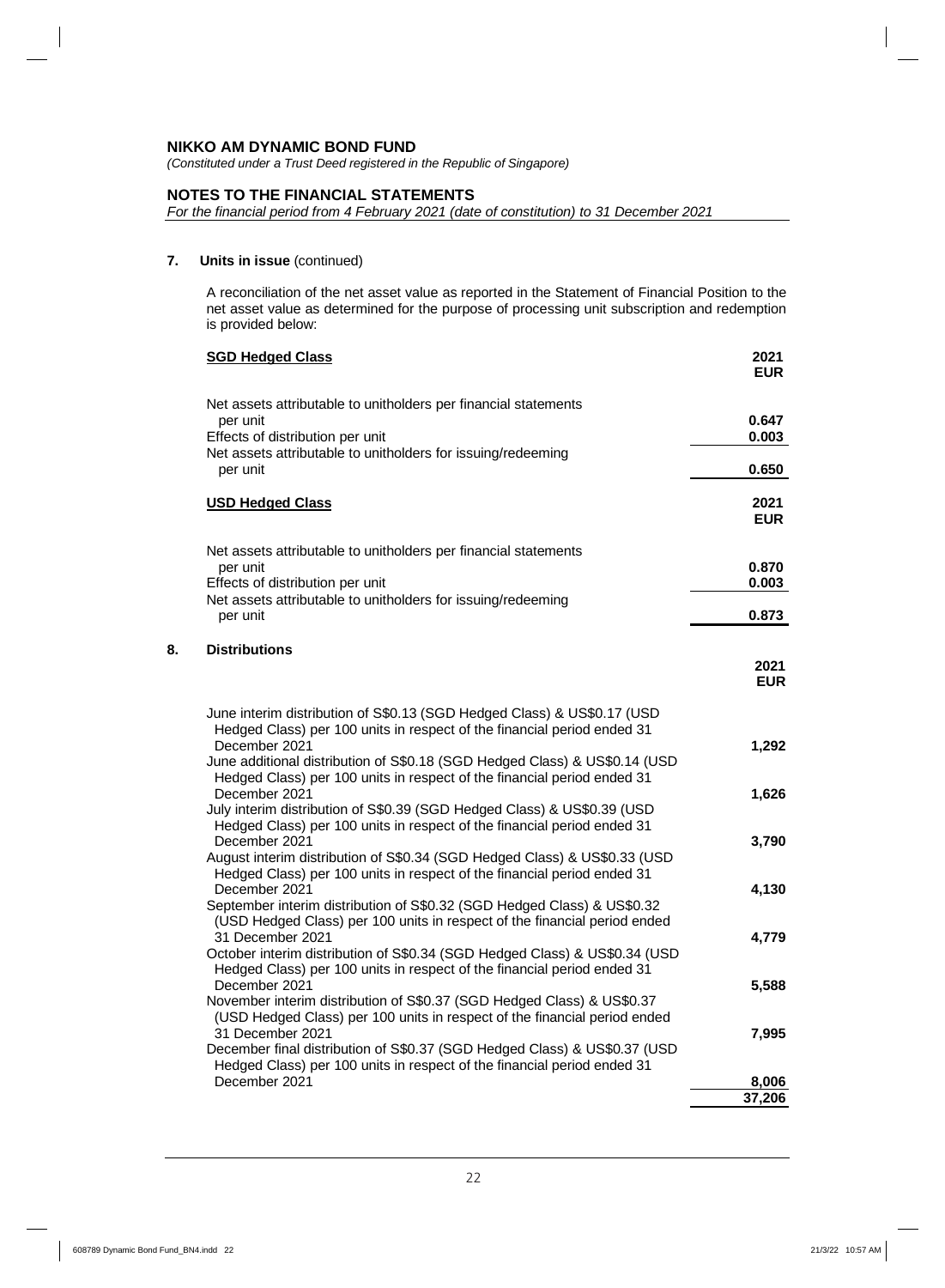*(Constituted under a Trust Deed registered in the Republic of Singapore)* 

# **NOTES TO THE FINANCIAL STATEMENTS**

*For the financial period from 4 February 2021 (date of constitution) to 31 December 2021* 

#### **9. Financial risk management**

The Fund's activities expose it to a variety of risk, including but not limited to market risk (including price risk, interest rate risk and currency risk), liquidity risk and credit risk. The Manager is responsible for the implementation of the overall risk management programme, which seeks to minimise potential adverse effects on the Fund's financial performance. Specific guidelines on exposures to individual securities and certain industries and/or countries are in place as part of the overall financial risk management to reduce the Fund's exposures to these risks.

The Fund's investment objective is to achieve a high income with the prospect of capital growth. The Fund will invest directly or indirectly primarily in high yield bonds, investment grade bonds, government bonds, convertible bonds and other bonds.

The Manager seeks to achieve the investment objective of the Fund by investing all or substantially all of the Fund's assets into the Jupiter Dynamic Bond, a sub-fund of The Jupiter Global Fund (the "Underlying Fund"), which seeks to achieve its investment objective of a high income with the prospect of capital growth from a portfolio of investments in global fixed interest securities.

These financial instruments are held in accordance with the published investment policies of the Fund and managed accordingly to achieve the investment objectives.

The COVID-19 pandemic continues to evolve and develop. The situation is dynamic with various cities and countries around the world responding in different ways to address the pandemic. As a result of the COVID-19 pandemic, global financial markets have experienced significant volatility. Given the extent of the crisis, it is difficult to estimate the impact or duration of the volatility on the portfolio of the Fund. The Manager is closely monitoring the development of the COVID-19 pandemic and its related impact.

#### (a) **Market risk - Price risk**

Price risk is the risk that arises from uncertainties about future prices of financial instruments.

The Fund's investment is substantially dependent on the changes of market prices. The Fund's overall market positions are monitored regularly so as to assess any deviation from the Fund's investment objective. However, events beyond reasonable control of the Manager could affect the prices of the underlying investments and hence the net asset value of the Fund.

The Fund is actively managed. There is no benchmark against which the performance of the Fund is measured as the Underlying Fund, which the Fund invests substantially into, is actively managed and is not managed by reference to a benchmark. The Manager has assessed that the price risk of the Fund is best reflected by movements in the 50% ICE BofA Global Government Index and 50% ICE BofA Global High Yield Constrained Index (the "Index").

As at 31 December 2021, an increase/decrease of the index component within the Index by 12%, with all other variables remaining constant, the net assets attributable to unitholders for the period would increase/decrease by approximately 4%. The analysis was based on the assumptions that the index components within the Index increased/decreased by a reasonable possible shift, with all other variables held constant and that the fair value of Fund's investments moved according to the beta. Reasonable possible changes in market index percentage are revised annually depending on the Manager's current view on market volatility and other relevant factors.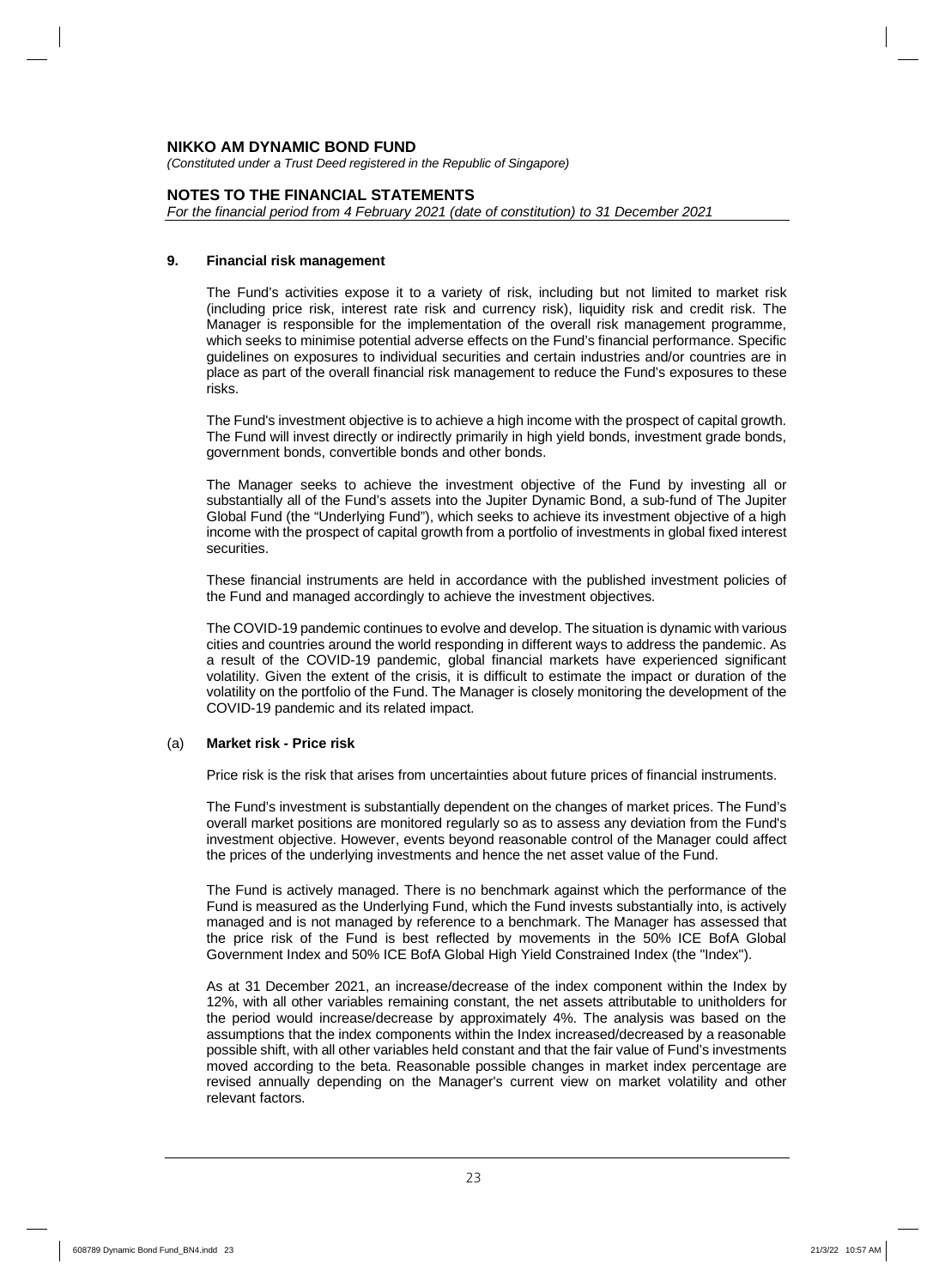*(Constituted under a Trust Deed registered in the Republic of Singapore)* 

# **NOTES TO THE FINANCIAL STATEMENTS**

*For the financial period from 4 February 2021 (date of constitution) to 31 December 2021* 

#### **9.** Financial risk management (continued)

#### (b) **Market risk - Interest rate risk**

Interest rate risk is the risk that the value of a financial instrument will fluctuate due to changes in market interest rates (fair value risk).

Investment funds that invest in securities may be subject to interest rate risk as any interest rate change may affect the equity risk premium though at varying degrees. To manage this risk, the Manager analyses how interest rate changes may affect different industries and securities and then seeks to adjust the Fund's portfolio investments accordingly.

As at 31 December 2021, except for cash and cash equivalents with maturity period of less than 3 months, all other assets and liabilities are non-interest bearing. Changes in interest rates may also have an impact on the value of investment portfolios that consist of fixed income components within the Underlying Fund. The impact of a change in interest rates on the net assets attributable to unitholders is analysed in Note 9(a), where such a change has an impact on the benchmarked bond indices used in the price risk sensitivity analysis. Hence, no separate interest rate risk sensitivity analysis is presented.

#### (c) **Market risk - Currency risk**

Currency risk is the risk that the value of financial instrument will fluctuate due to changes in foreign exchange rates.

To minimise currency risk, the Fund mainly holds its excess cash in its functional currency. For hedging purposes, the Fund may also enter into forward foreign exchange contracts.

The tables below summarise the Fund's exposure to currency risks.

| As at 31 December 2021                     | <b>EUR</b><br><b>EUR</b> | <b>SGD</b><br><b>EUR</b> | <b>USD</b><br><b>EUR</b> | Total<br><b>EUR</b> |
|--------------------------------------------|--------------------------|--------------------------|--------------------------|---------------------|
| <b>Assets</b>                              |                          |                          |                          |                     |
| Portfolio of investments                   | 2,029,024                |                          |                          | 2,029,024           |
| <b>Receivables</b>                         | 20.881                   | 1,294                    |                          | 22.175              |
| Cash and cash equivalents                  | 36,462                   | 38,186                   | 20,586                   | 95,234              |
| <b>Total assets</b>                        | 2,086,367                | 39,480                   | 20.586                   | 2,146,433           |
| Liabilities                                |                          |                          |                          |                     |
| Payables                                   |                          | 9,678                    |                          | 9,678               |
| Distributions payable                      |                          | 6,248                    | 1,758                    | 8,006               |
| <b>Total liabilities</b>                   |                          | 15,926                   | 1,758                    | 17,684              |
| Net off-balance sheet derivative financial |                          |                          |                          |                     |
| instruments                                | (2, 130, 500)            | 1,677,391                | 461,960                  |                     |
| Net currency exposure                      | (44,133)                 | 1,700,945                | 480.788                  |                     |

Portfolio of investments, which is a significant item in the Statement of Financial Position is exposed to currency risk and other price risk. The Manager has considered the impact of currency risk sensitivity on non-monetary assets as part of the price risk sensitivity analysis.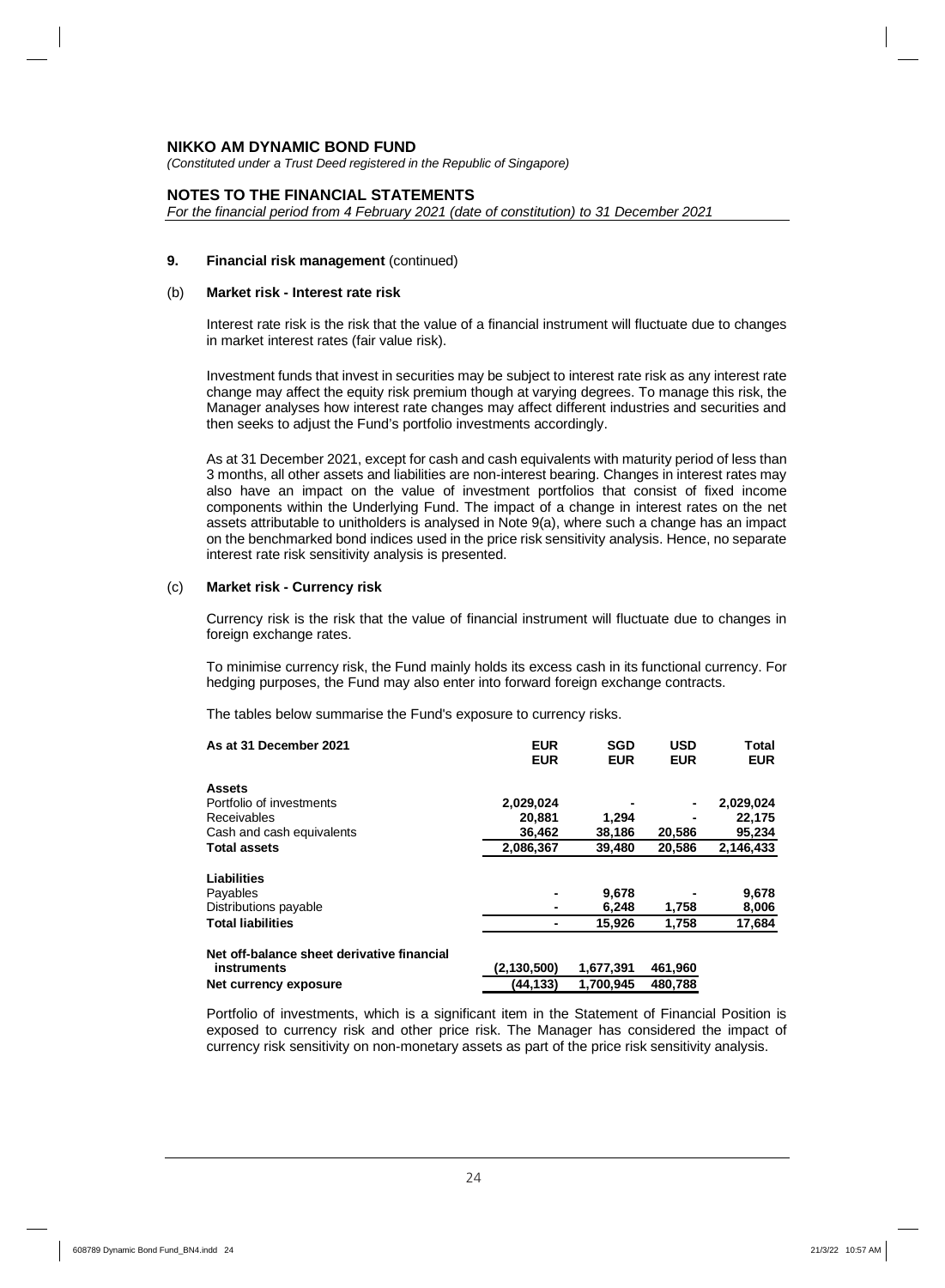*(Constituted under a Trust Deed registered in the Republic of Singapore)* 

# **NOTES TO THE FINANCIAL STATEMENTS**

*For the financial period from 4 February 2021 (date of constitution) to 31 December 2021* 

#### **9.** Financial risk management (continued)

#### (c) **Market risk - Currency risk** (continued)

The following table shows the Fund's sensitivity to major foreign currencies exposure with all other variables held constant. Changes in foreign exchange rate are revised annually depending on the Manager's current view of market volatility and other relevant factors.

|            | Increase/decrease in foreign<br>exchange rate<br>(%)<br>31 December 2021 | Increase/decrease in net asset<br>attributable to unitholders<br>(%)<br>31 December 2021 |
|------------|--------------------------------------------------------------------------|------------------------------------------------------------------------------------------|
| <b>SGD</b> | 4                                                                        | З                                                                                        |
| <b>USD</b> | 6                                                                        |                                                                                          |

#### (d) **Liquidity risk**

Liquidity risk is the risk of loss arising from the inability of the Fund to meet its obligations as and when they fall due without incurring unacceptable cost or losses.

The Fund is exposed to daily cash redemptions from unitholders. However, in accordance with the Fund's prospectus, minimum holdings and redemption size are set.

To manage the liquidity risk, a cash buffer is maintained in the Fund and monitored for minimum cash balances to prevent any extensive disposition of assets which may occur at lower prices and overdraft situations to meet trade settlements and obligations.

The Fund's financial liabilities are analysed using contractual undiscounted cash flows for maturity groupings based on the remaining period at the Statement of Financial Position date to the contractual maturity date. As at 31 December 2021, all liabilities are either payable upon demand or due in less than 3 months. The impact of discounting is not significant.

|                                                                           | Less than 3 months |
|---------------------------------------------------------------------------|--------------------|
|                                                                           | As at              |
|                                                                           | 31 December 2021   |
|                                                                           | <b>EUR</b>         |
| Payables                                                                  | 9,678              |
| Distributions payable                                                     | 8,006              |
| <b>Contractual cash outflows</b><br>(excluding gross settled derivatives) | 17,684             |
|                                                                           |                    |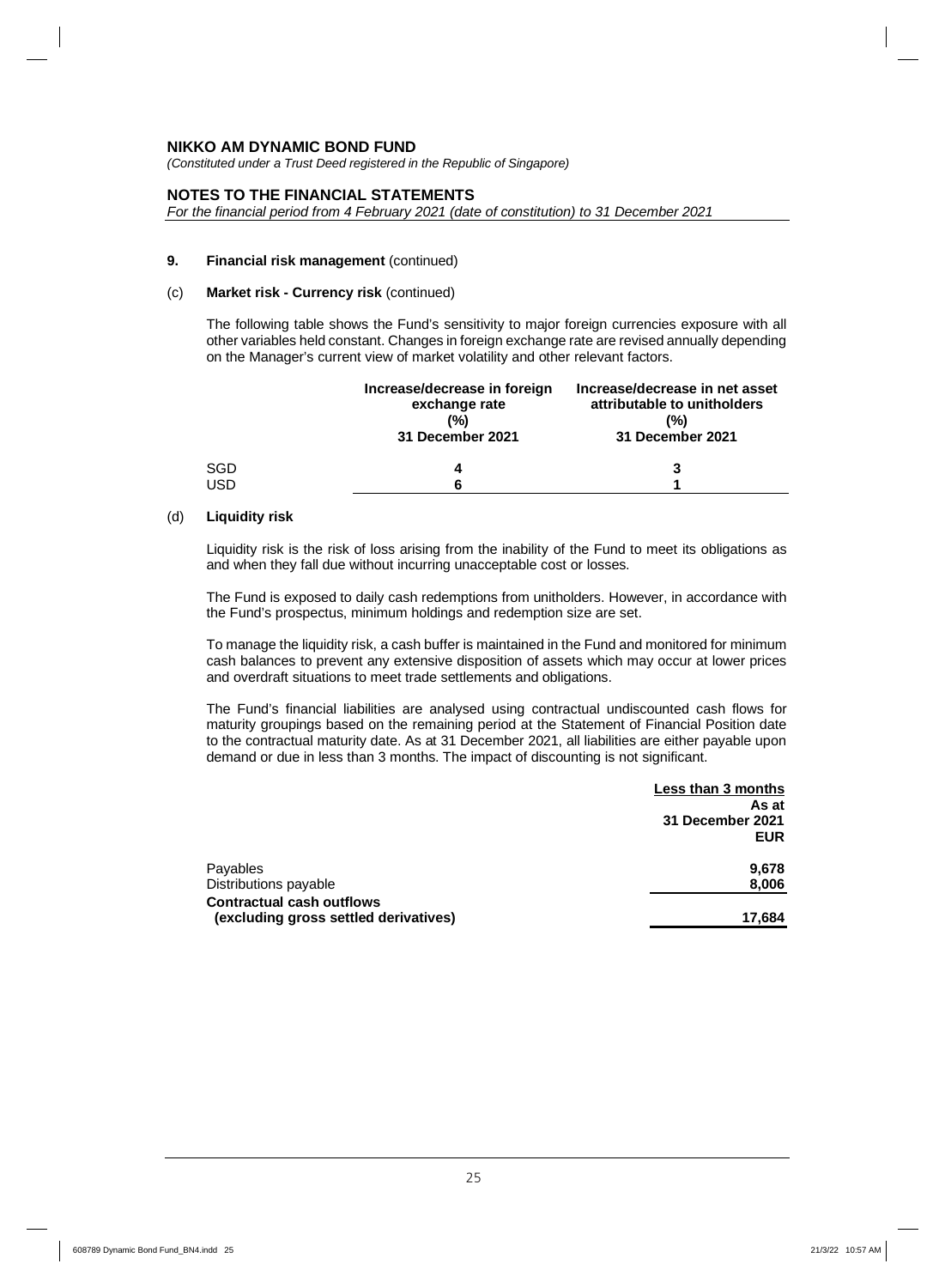*(Constituted under a Trust Deed registered in the Republic of Singapore)* 

# **NOTES TO THE FINANCIAL STATEMENTS**

*For the financial period from 4 February 2021 (date of constitution) to 31 December 2021* 

#### **9.** Financial risk management (continued)

(d) **Liquidity risk** (continued)

The table below analyses the Fund's derivative financial instruments in a loss position that will be settled on a gross basis into relevant maturity groupings based on the period at the Statement of Financial Position date to the contractual maturity date. The amounts in the table are the contractual undiscounted cash flows. Balances due within 3 months equal their carrying balances, as the impact of discounting is not significant.

|                          | Less than 3 months |
|--------------------------|--------------------|
|                          | As at              |
|                          | 31 December 2021   |
|                          | <b>EUR</b>         |
| <b>Currency forwards</b> |                    |
| - Outflow                | (465, 500)         |
| - Inflow                 | 461,960            |
| <b>Net outflow</b>       | (3, 540)           |

#### (e) **Credit risk**

Credit risk is the risk that a counterparty will be unable to fulfil its obligations to the Fund in part or in full as and when they fall due.

Concentrations of credit risk are minimised primarily by:

- ensuring counterparties as well as the respective credit limits are approved;
- ensuring there are controls in place to identify and assess the creditworthiness of counterparties and review such controls on a semi-annual basis; and
- ensuring that transactions are undertaken with a large number of counterparties.

The Fund is also exposed to counterparty credit risk on its financial assets held at amortised cost. As at 31 December 2021, the Fund's financial assets held at amortised cost as disclosed in the Statement of Financial Position are realised within three months. The Manager considers the probability of default to be insignificant as the counterparties generally have a strong capacity to meet their contractual obligations in the near term. Hence, no loss allowance has been recognised based on the 12-month expected credit losses as any such impairment would be insignificant to the Fund.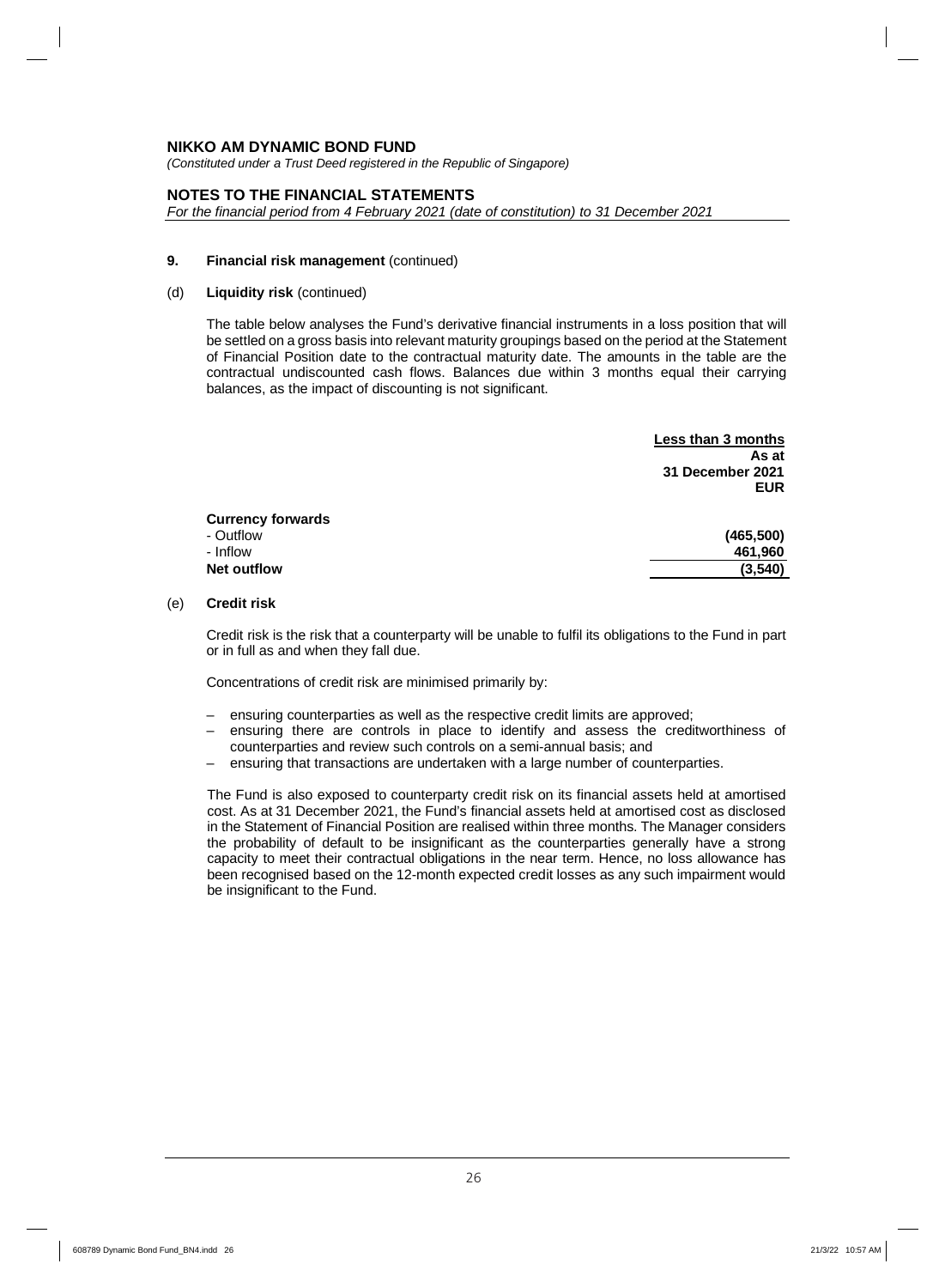*(Constituted under a Trust Deed registered in the Republic of Singapore)* 

# **NOTES TO THE FINANCIAL STATEMENTS**

*For the financial period from 4 February 2021 (date of constitution) to 31 December 2021* 

#### **9.** Financial risk management (continued)

#### (e) **Credit risk** (continued)

All trade settlement with approved counterparties are on Delivery versus Payment and/or Receipt versus Payment basis, with the exception of initial public offerings, new issues and placement transactions.

Credit risk arises from cash and cash equivalents and outstanding and committed transactions from brokers. The table below summarises the credit rating of bank and custodians in which the Fund's assets are held as at 31 December 2021.

|                                                                                                           | <b>Credit rating as at</b><br>31 December 2021 | Source of<br>credit rating |
|-----------------------------------------------------------------------------------------------------------|------------------------------------------------|----------------------------|
| <b>Bank and custodian</b><br>- BNP Paribas Securities Services, operating through<br>its Singapore Branch | A+                                             | Standard & Poor's          |
| Counterparties of forward foreign exchange<br>contracts                                                   |                                                |                            |
| - HSBC Bank                                                                                               | А-                                             | Standard & Poor's          |
| - ANZ Investment bank                                                                                     | AA-                                            | Standard & Poor's          |

The credit ratings are based on Long-Term Local Issuer Ratings published by the rating agency.

The custodian of the Underlying Fund is Citibank Europe Plc (Luxembourg). As at 31 December 2021, Citibank Europe Plc (Luxembourg) is rated A+ based on the Long Term Issuer Default rating by Standard & Poor's.

The maximum exposure to credit risk at the reporting date is the carrying amount of the financial assets.

#### (f) **Capital management**

The Fund's capital is represented by the net assets attributable to unitholders. The Fund strives to invest the subscriptions of redeemable participating units in investments that meet the Fund's investment objectives while maintaining sufficient liquidity to meet unitholder redemptions.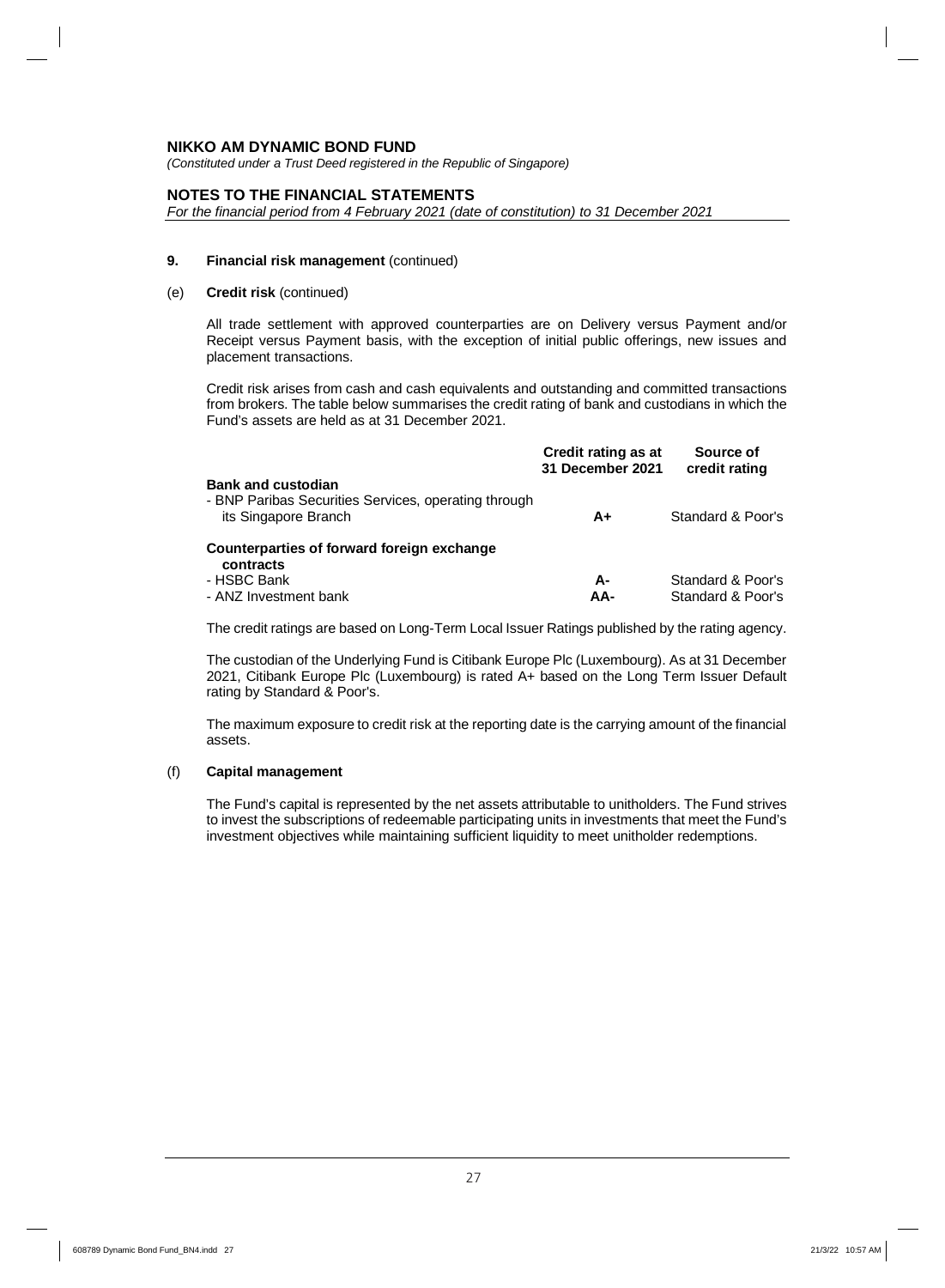*(Constituted under a Trust Deed registered in the Republic of Singapore)* 

# **NOTES TO THE FINANCIAL STATEMENTS**

*For the financial period from 4 February 2021 (date of constitution) to 31 December 2021* 

#### **9.** Financial risk management (continued)

#### (g) **Fair value estimation**

The Fund classifies fair value measurements using a fair value hierarchy that reflects the significance of the inputs used in making the measurements. The fair value hierarchy has the following levels:

- Quoted prices (unadjusted) in active markets for identical assets or liabilities (Level 1).
- Inputs other than quoted prices included within Level 1 that are observable for the asset or liability, either directly (that is, as prices) or indirectly (that is, derived from prices) (Level 2).
- Inputs for the asset or liability that are not based on observable market data (that is, unobservable inputs) (Level 3).

The following table analyses within the fair value hierarchy the Fund's financial assets and liabilities (by class) measured at fair value at 31 December 2021:

| As at 31 December 2021                                                                                                                                                  | Level 1<br><b>EUR</b>  | Level 2<br><b>EUR</b> | Level 3<br><b>EUR</b> | Total<br><b>EUR</b>              |
|-------------------------------------------------------------------------------------------------------------------------------------------------------------------------|------------------------|-----------------------|-----------------------|----------------------------------|
| <b>Assets</b><br>Financial assets designated at fair value<br>through profit or loss at inception:<br>- Quoted investment fund<br>- Financial derivatives at fair value | 2,029,024<br>2,029,024 | 12,391<br>12,391      |                       | 2,029,024<br>12,391<br>2,041,415 |
| Liabilities<br>Financial liabilities designated at fair<br>value through profit or loss at inception:                                                                   |                        |                       |                       |                                  |
| - Financial derivatives at fair value                                                                                                                                   |                        | 3,540                 |                       | 3,540                            |

Investments in open-ended investment funds whose net asset values are struck daily, price information is published and readily available and units are subscribed and redeemable on demand at the published price, are classified within Level 1. The Fund does not adjust the quoted price for these instruments.

Financial instruments that trade in markets that are not considered to be active but are valued based on quoted market prices, dealer quotations or alternative pricing sources supported by observable inputs are classified within Level 2. This includes over the counter derivatives.

Except for cash and cash equivalents which are classified as Level 1, the Fund's assets and liabilities not measured at fair value at 31 December 2021 have been classified as Level 2. The carrying amounts of these assets and liabilities approximate their fair values as at the Statement of Financial Position date.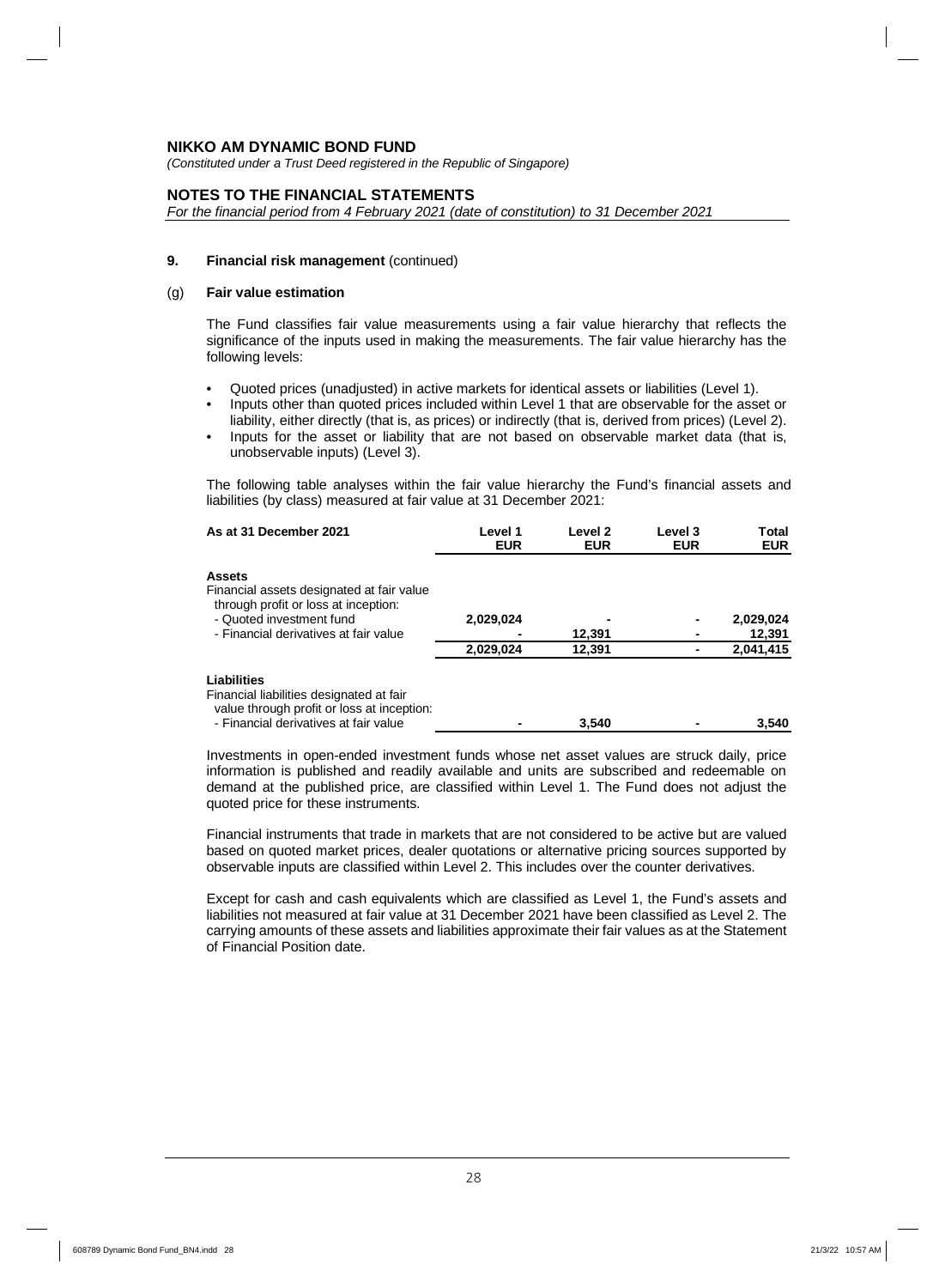*(Constituted under a Trust Deed registered in the Republic of Singapore)* 

# **NOTES TO THE FINANCIAL STATEMENTS**

*For the financial period from 4 February 2021 (date of constitution) to 31 December 2021* 

#### **9. Financial risk management** (continued)

#### (h) **Interests in unconsolidated structured entities**

The Fund's investments in the Underlying Fund are subject to the terms and conditions of the respective Underlying Fund's offering documentation and are susceptible to market price risk arising from uncertainties about future values of the Underlying Fund. The Manager makes investment decisions after extensive due diligence of the Underlying Fund, its strategy and the overall quality of the Underlying Fund's manager. The Underlying Fund in the Statement of Portfolio is managed by the portfolio manager who is compensated by the respective Underlying Fund for their services. Such compensation generally consists of an asset based fee and is reflected in the valuation of the Fund's investments in each of the Underlying Fund.

The Fund has the right to request redemption of its investments in the Underlying Fund on a daily basis.

The exposure to investments in the Underlying Fund at fair value is disclosed under the Statement of Portfolio. These investments are included in "Portfolio of investments" in the Statement of Financial Position.

The Fund's holdings in the Underlying Fund, as a percentage of the Underlying Fund's total net asset value, will vary from time to time dependent on the volume of subscriptions and redemptions at the Underlying Fund's level. It is possible that the Fund may, at any point in time, hold a majority of the Underlying Fund's total units in issue.

The Fund's maximum exposure to loss from its interests in the Underlying Fund is equal to the total fair value of its investments in the Underlying Fund.

Once the Fund has disposed of its units in the Underlying Fund, the Fund ceases to be exposed to any risk from that Underlying Fund.

#### **10. Related party transactions**

In addition to related party information shown elsewhere in the financial statements, the following significant transactions took place during the financial period between the Fund and the related party at terms agreed between the parties and within the provisions of the Deed:

|                                                      | 2021<br><b>EUR</b> |
|------------------------------------------------------|--------------------|
| Bank balances held with related party of the Trustee | 95,234             |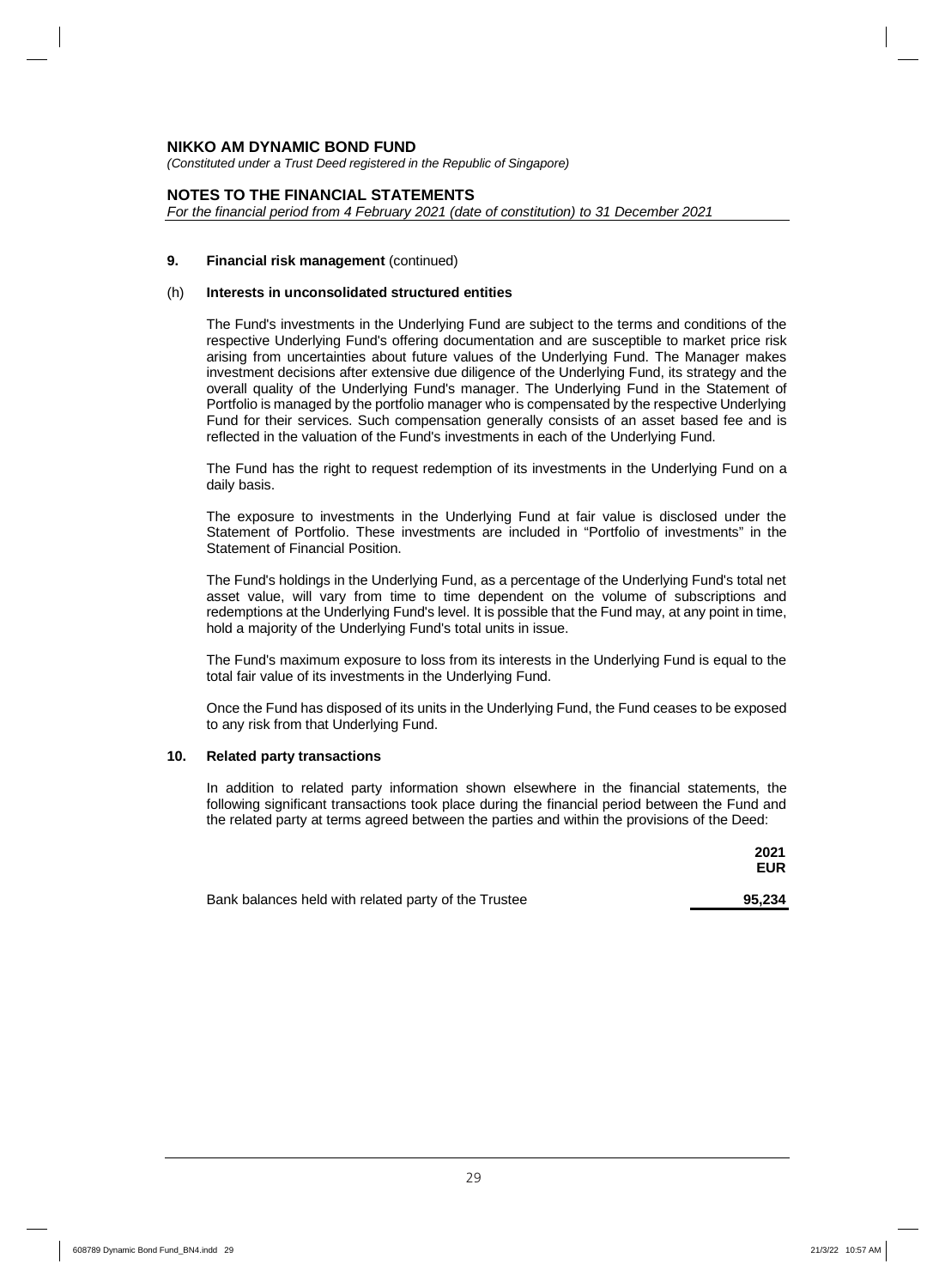*(Constituted under a Trust Deed registered in the Republic of Singapore)* 

# **NOTES TO THE FINANCIAL STATEMENTS**

*For the financial period from 4 February 2021 (date of constitution) to 31 December 2021* 

#### **11. Financial ratios**

| <b>Expense ratio</b>                                                                                             |                            |                             |
|------------------------------------------------------------------------------------------------------------------|----------------------------|-----------------------------|
| <b>SGD Hedged Class</b>                                                                                          |                            | 2021                        |
| Total operating expenses<br>Average daily net asset value<br>Total expense ratio <sup>1</sup> (annualised)       | EUR<br>EUR.                | 5,498<br>903,292            |
| (including the Underlying Fund's expense ratio)                                                                  | %                          | 1.45                        |
| Weighted average of the Underlying Fund's unaudited expense ratio                                                | %                          | 0.61                        |
| <b>USD Hedged Class</b>                                                                                          |                            | 2021                        |
| Total operating expenses<br>Average daily net asset value<br>Total expense ratio <sup>1</sup> (annualised)       | EUR.<br>EUR.               | 1,823<br>300,373            |
| (including the Underlying Fund's expense ratio)                                                                  | $\%$                       | 1.45                        |
| Weighted average of the Underlying Fund's unaudited expense ratio                                                | $\%$                       | 0.61                        |
| <b>Turnover ratio</b>                                                                                            |                            |                             |
|                                                                                                                  |                            | 2021                        |
| Lower of total value of purchases or sales<br>Average daily net asset value<br>Total turnover ratio <sup>2</sup> | EUR.<br><b>EUR</b><br>$\%$ | 10,000<br>1,203,665<br>0.83 |

- <sup>1</sup> The expense ratio has been computed based on the guidelines laid down by the Investment Management Association of Singapore ("IMAS"). The calculation of the expense ratio at financial period end was based on total operating expenses divided by the average net asset value for the period. The total operating expenses do not include (where applicable) brokerage and other transactions costs, performance fee, interest expense, distribution paid out to unitholders, foreign exchange gains/losses, front or back end loads arising from the purchase or sale of other funds and tax deducted at source or arising out of income received. The Fund does not pay any performance fee. The average net asset value is based on the daily balances.
- 2 The portfolio turnover ratio is calculated in accordance with the formula stated in the Code on Collective Investment Schemes. The calculation of the portfolio turnover ratio was based on the lower of the total value of purchases or sales of the underlying investments, divided by the average daily net asset value.

#### **12. Comparatives**

The financial statements cover the financial period from 4 February 2021 (date of constitution) to 31 December 2021. These being the first set of financial statements, there are no comparative figures.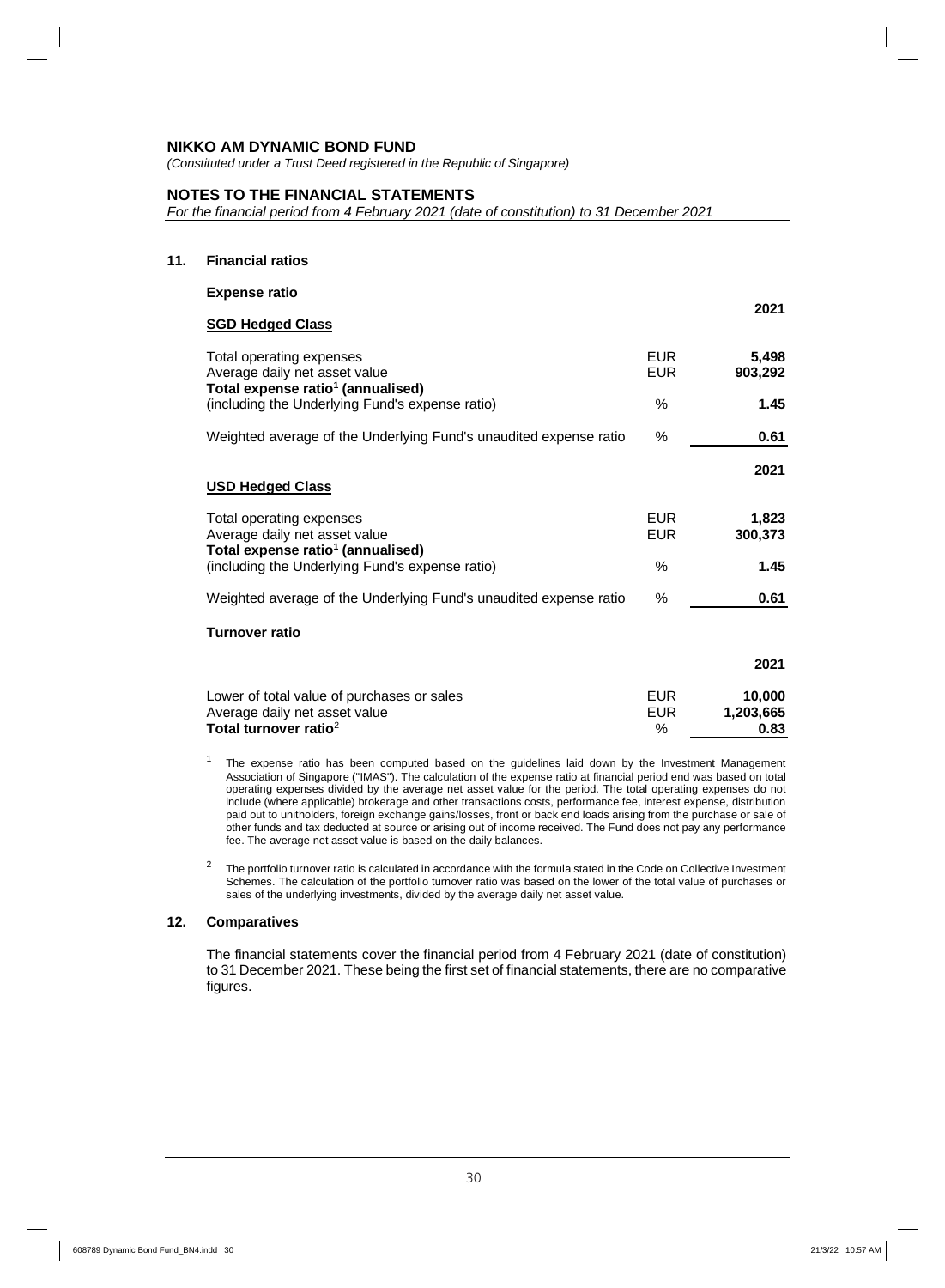*(Constituted under a Trust Deed registered in the Republic of Singapore)* 

# **REPORT TO UNITHOLDERS**

*For the financial period from 4 February 2021 (date of constitution) to 31 December 2021* 

The following contains additional information relating to the Fund.

### **Distribution of investments**

Please refer to the Statement of Portfolio on page 14.

### **Credit rating of debt securities**

Nil.

#### **Top 10 holdings**

| Percentage of<br>total net assets<br>attributable to<br><b>Fair value</b><br>unitholders |            |
|------------------------------------------------------------------------------------------|------------|
| 2,029,024                                                                                | ℅<br>94.92 |
|                                                                                          | <b>EUR</b> |

# **4. Exposure to financial derivatives**

|                    |               | Percentage of<br>total net assets<br>attributable to |                     |                 |
|--------------------|---------------|------------------------------------------------------|---------------------|-----------------|
|                    | Fair value at | unitholders                                          |                     |                 |
|                    | 31 December   | 31 December                                          | Unrealised          | <b>Realised</b> |
|                    | 2021          |                                                      | 2021 gains/(losses) | gains/(losses)  |
|                    | <b>EUR</b>    | %                                                    | <b>EUR</b>          | <b>EUR</b>      |
| Forward foreign    |               |                                                      |                     |                 |
| exchange contracts | 8,851         | 0.41                                                 | 8,851               | 74,060          |

#### **5. Global exposure to financial derivatives**

The global exposure to financial derivatives is computed using the commitment approach which is calculated as the sum of:

- a. the absolute value of the exposure of each individual financial derivative not involved in netting or hedging arrangements;
- b. the absolute value of the net exposure of each individual financial derivative after netting or hedging arrangements; and
- c. the sum of the values of cash collateral received pursuant to:
	- i. the reduction of exposure to counterparties of OTC financial derivatives; and
	- ii. EPM techniques relating to securities lending and repurchase transactions, and that are reinvested.

### **6. Collateral**

Nil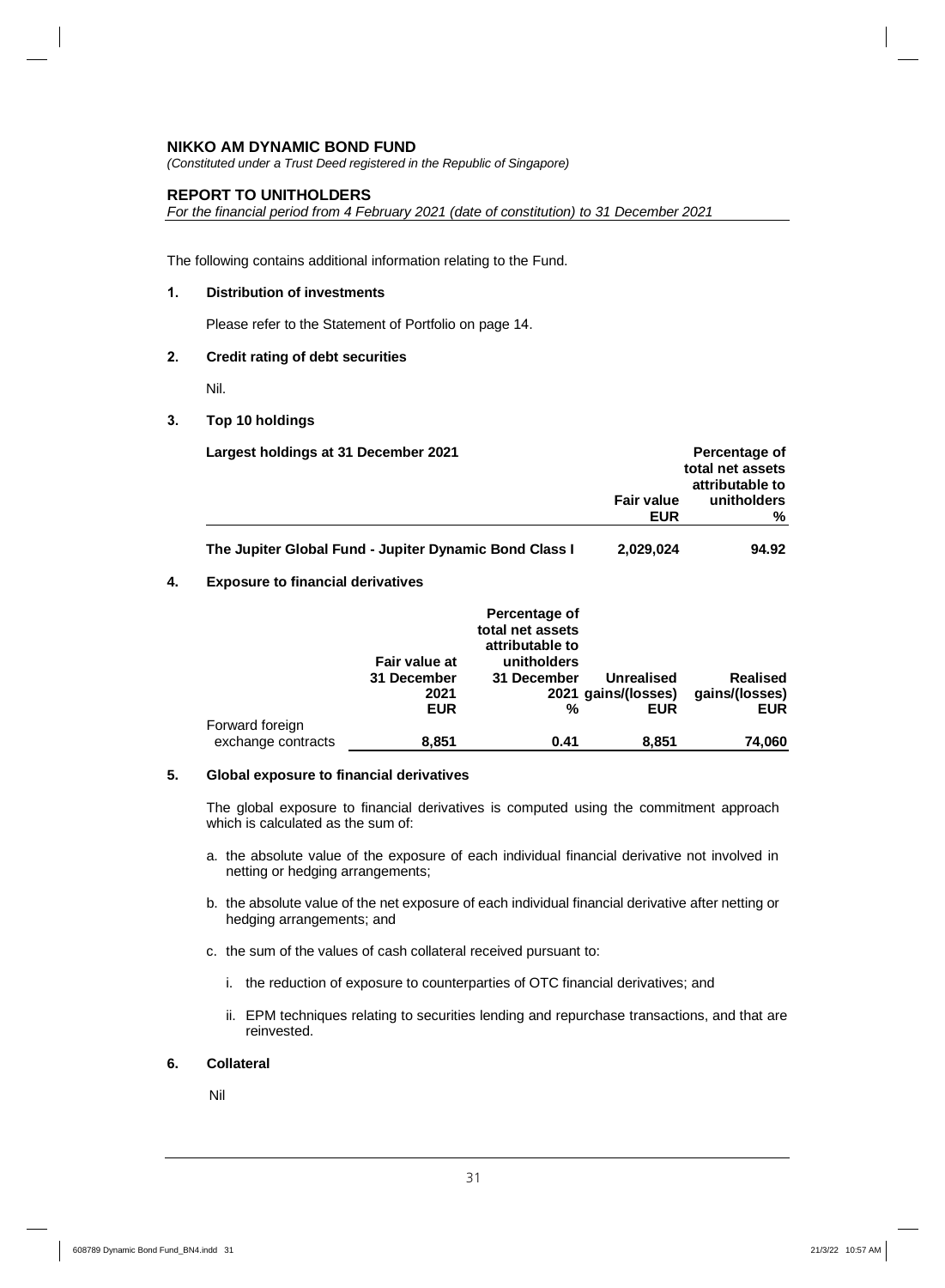*(Constituted under a Trust Deed registered in the Republic of Singapore)* 

# **REPORT TO UNITHOLDERS**

*For the financial period from 4 February 2021 (date of constitution) to 31 December 2021* 

#### **Securities lending or repurchase transactions**

Nil.

### **Investment in unit trusts, mutual funds and collective investment schemes**

Please refer to the Statement of Portfolio on page 14.

### **Borrowings**

Nil.

#### **Amount of units created and cancelled for the financial period ended 31 December 2021**

| Units created   | 2.145.217 |
|-----------------|-----------|
| Units cancelled | (57, 651) |

**EUR** 

#### **Turnover ratio**

Please refer to Note 11 of the Notes to the Financial Statements on page 30.

#### **Expense ratio**

Please refer to Note 11 of the Notes to the Financial Statements on page 30.

#### **Related party transactions**

Please refer to Note 10 of the Notes to the Financial Statements on page 29.

# **Any other material information that will adversely impact the valuation of the Fund**

Nil.

# **Soft dollar commissions/arrangements**

In their management of the Fund, the Managers currently do not receive or enter into any soft dollar commissions or arrangements.

When executing orders, or placing orders with other entities for execution, that relate to financial instruments for, or on behalf of, the Underlying Fund, the Underlying Fund Investment Manager will not accept and retain any fees, commissions or monetary benefits; or accept any nonmonetary benefits, where these are paid or provided by any third party. The Underlying Fund Investment Manager will return to the Underlying Fund as soon as reasonably possible after receipt any fees, commissions or any monetary benefits paid or provided by any third party or person acting on behalf of a third party in relation to the services provided to the Underlying Fund, and disclose in its annual report the fees, commissions or any monetary benefits transferred to them. However, the Underlying Fund Investment Manager may accept without disclosure minor non-monetary benefits that are capable of enhancing the quality of service provided to clients; and of a scale and nature such that they could not be judged to impair their compliance with its duty to act honestly, fairly and professionally in the best interest of clients.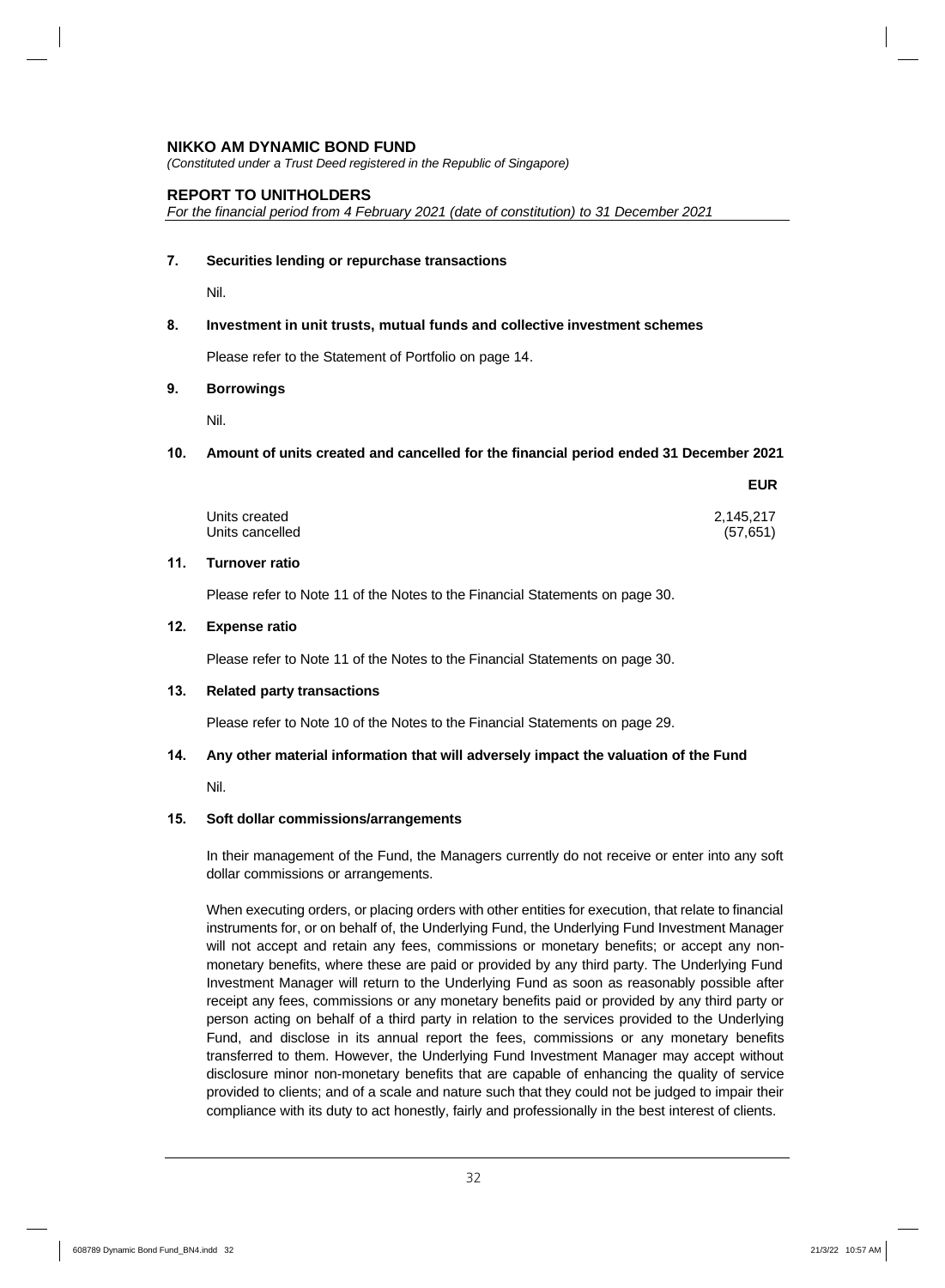*(Constituted under a Trust Deed registered in the Republic of Singapore)* 

# **REPORT TO UNITHOLDERS**

*For the financial period from 4 February 2021 (date of constitution) to 31 December 2021*

The details which follow make reference to the investments within The Jupiter Global Fund - Jupiter Dynamic Bond, unless stated otherwise.

# **1. Top 10 holdings**

| 10 largest holdings as at 31 December 2021               | Percentage of<br>total net assets<br>attributable to |                  |
|----------------------------------------------------------|------------------------------------------------------|------------------|
|                                                          | <b>Fair value</b><br><b>EUR</b>                      | unitholders<br>℅ |
|                                                          |                                                      |                  |
| <b>Government of The United States of America 1.125%</b> |                                                      |                  |
| 15-Feb-2031                                              | 596,786,698                                          | 5.88             |
| Government of Australia 4.5% 21-Apr-2033                 | 396,915,707                                          | 3.91             |
| Government of Australia 1.75% 21-Jun-2051                | 287,415,831                                          | 2.83             |
| Government of Japan 0.005% 01-Dec-2023                   | 269,197,751                                          | 2.65             |
| Government of The United States of America 1.625%        |                                                      |                  |
| 15-Aug-2029                                              | 207,027,454                                          | 2.04             |
| JPMorgan Chase Bank N.A. 3.27% 19-Nov-2030               | 191,875,243                                          | 1.89             |
| Government of Australia 3.75% 21-Apr-2037                | 169,249,233                                          | 1.67             |
| Government of Australia 3.25% 21-Apr-2029                | 162,721,640                                          | 1.60             |
| Altice France Holding S.A. 8.0% 15-May-2027              | 161,253,221                                          | 1.59             |
| JPMorgan Chase Bank N.A. 3.13% 23-Nov-2029               | 135,150,981                                          | 1.33             |

|                            | 2021  |
|----------------------------|-------|
|                            | %     |
| Expense ratio <sup>1</sup> | 0.64  |
| Turnover ratio             | 51.12 |

1 The expense ratio has been computed based on the total operating expenses divided by the average net asset value for the period. The total operating expenses do not include (where applicable) brokerage and other transactions costs, performance fee, interest expense, distribution paid out to unitholders, foreign exchange gains/losses, front or back end loads arising from the purchase or sale of other funds and tax deducted at source or arising out of income received. The average net asset value is based on the daily balances.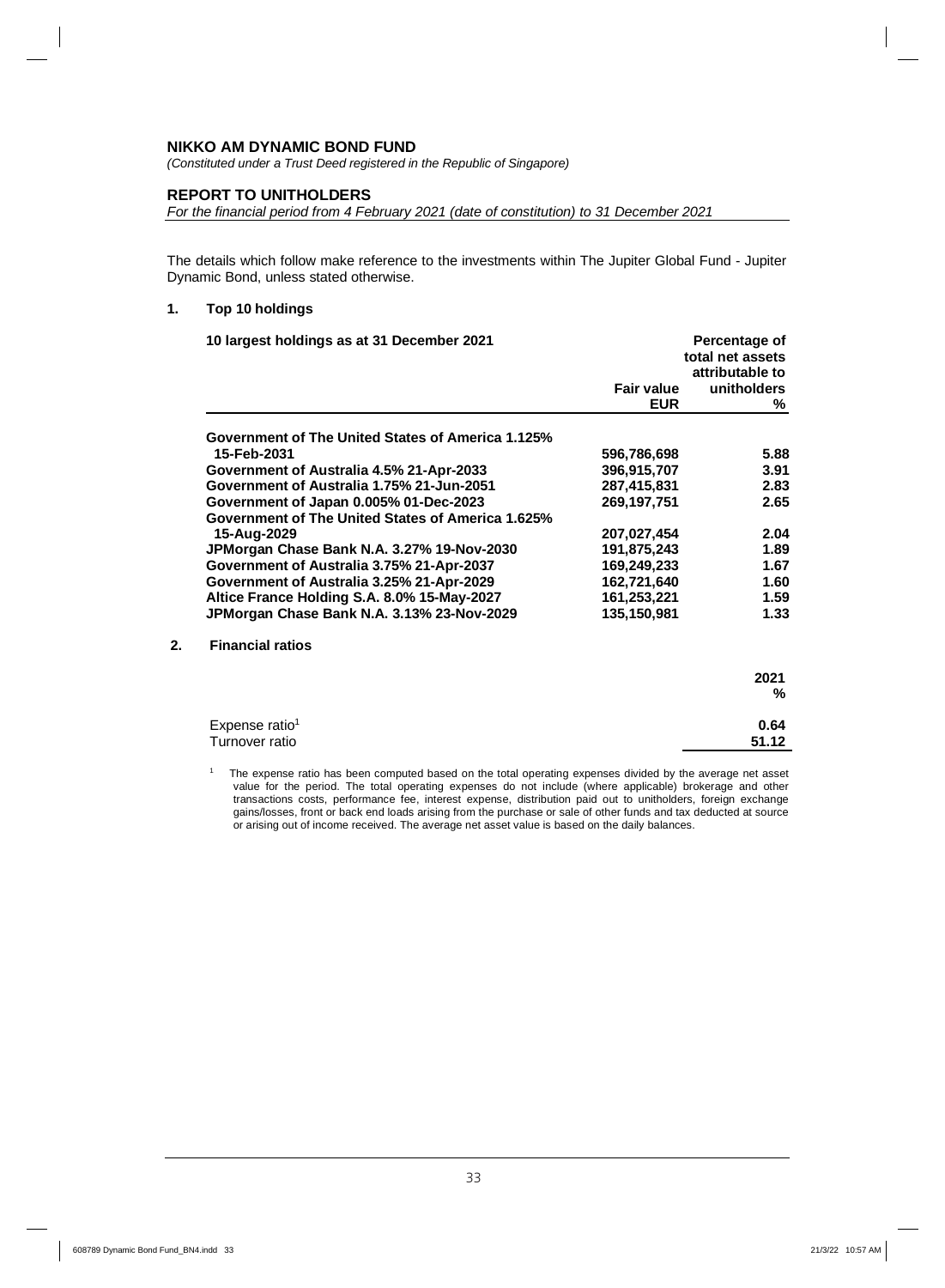Intentionally left blank.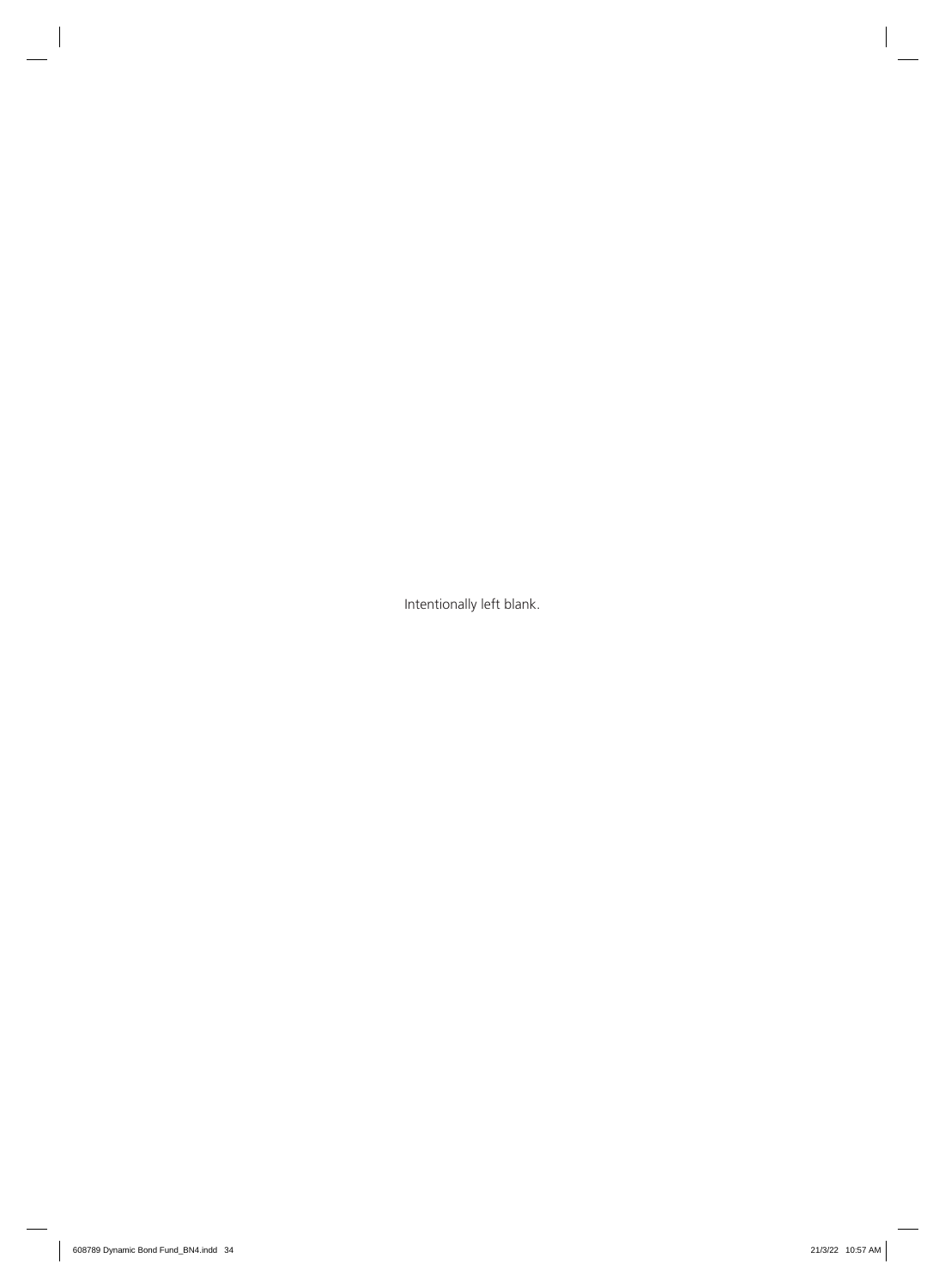Intentionally left blank.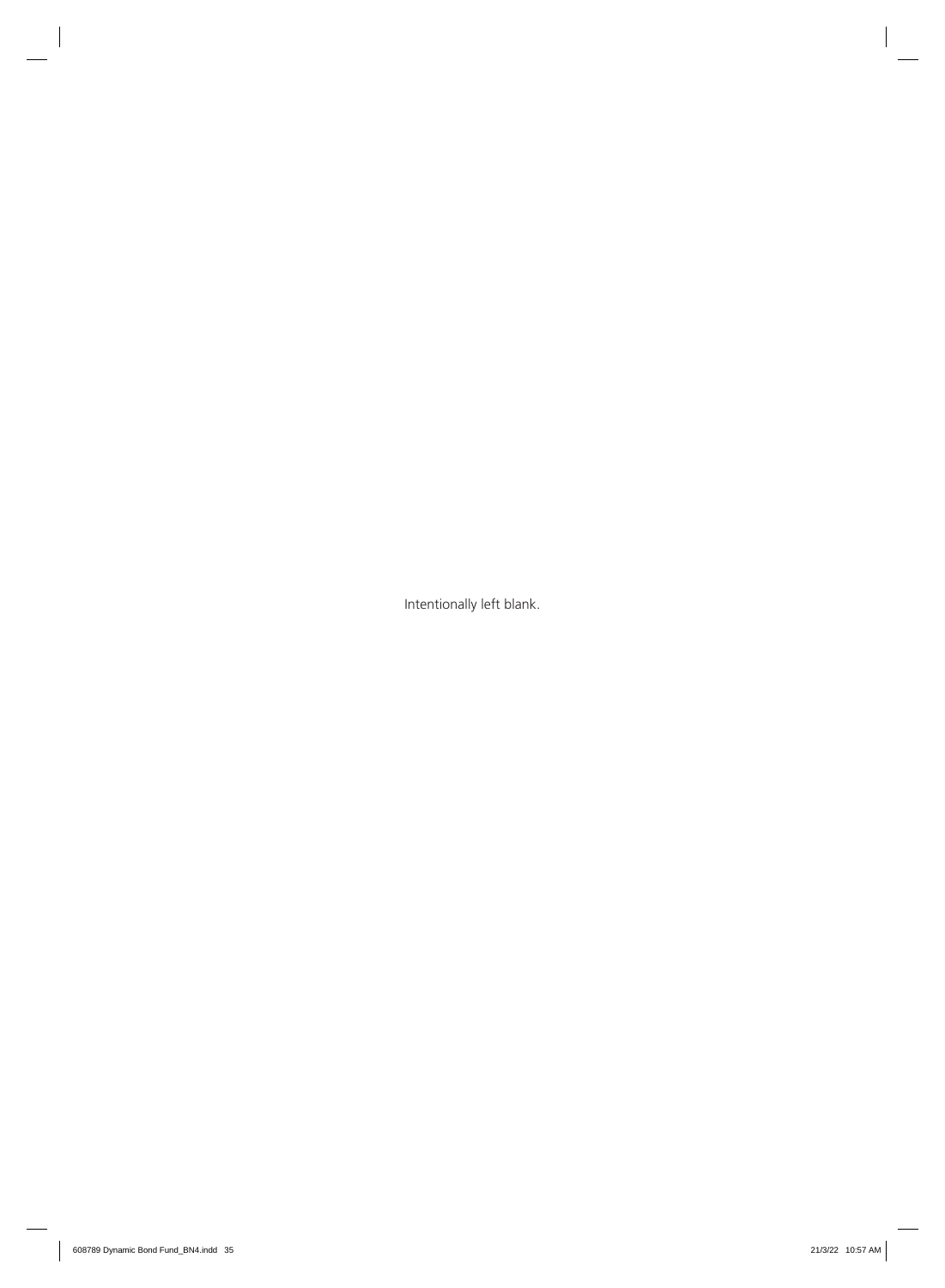Intentionally left blank.